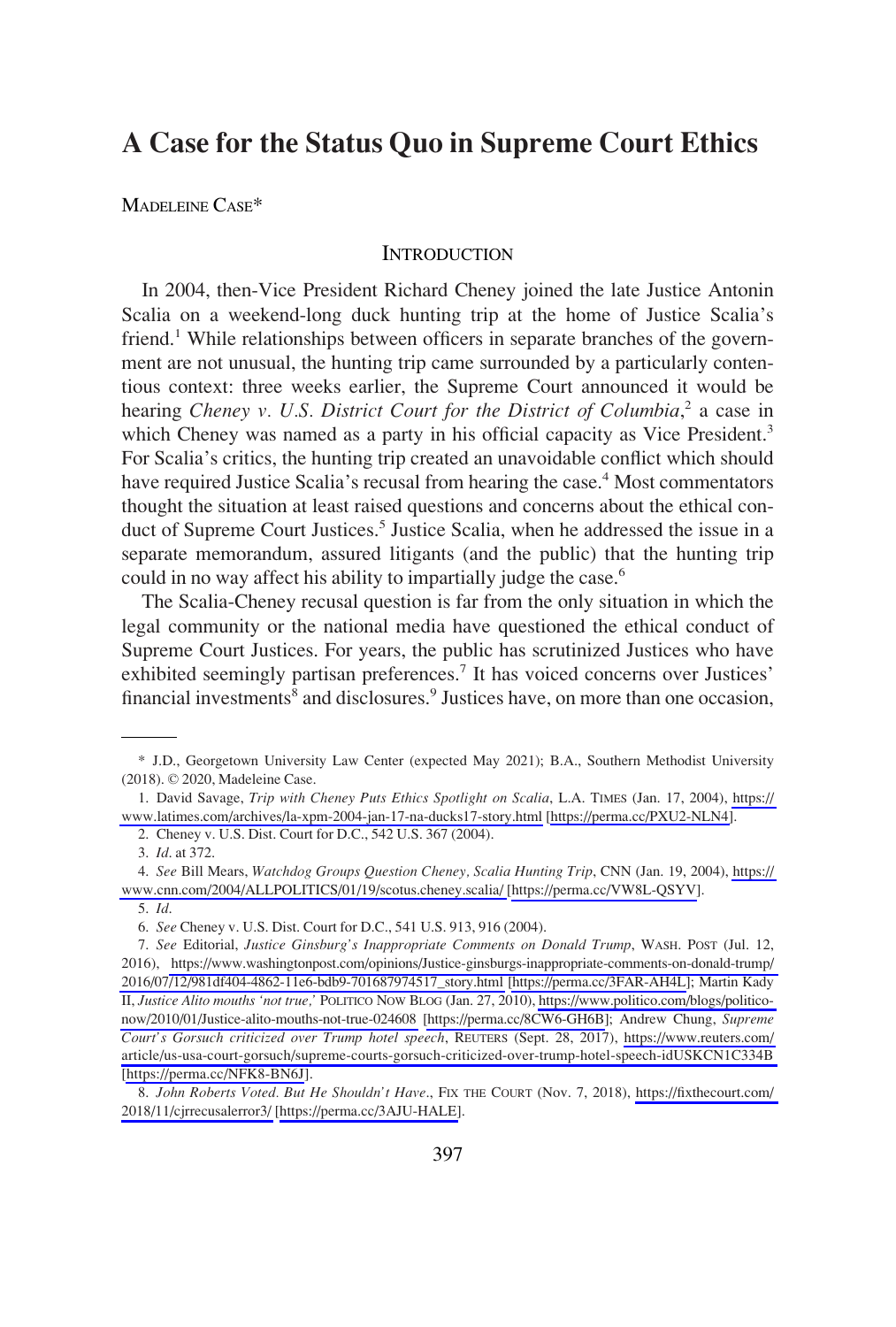responded to critics who accuse them of hearing cases with which the Justices may have previously been involved in their capacities as attorneys.<sup>10</sup>

As recently as December 17, 2019, Justice Neil Gorsuch appeared on *Fox and Friends* to discuss an upcoming book and was robustly criticized for demonstrating overt partisan preferences.<sup>11</sup>

These concerns arise in part because the Supreme Court is not—and has never been—bound to a code of conduct, unlike every other federal judge in the United States.<sup>12</sup> Outside of policies which itself adopts<sup>13</sup>, as well as some external constraints,<sup>14</sup> the Court is free to address ethical problems in any manner in which it pleases, or not at all.

The lack of a code of conduct for the Supreme Court has been addressed sporadically, usually after the behavior of a Justice garners the attention of the media or there is a controversial appointment.<sup>15</sup> When the issue has been addressed in legal literature, it has been in support of a code of conduct for the Supreme Court Justices.16 Legal scholars have articulated a number of ways that the Court could be made legally bound to a code of conduct, including passing legislation and leveraging power in the Judicial Conference of the United States.<sup>17</sup>

The hole in the existing literature exists on the other side of the argument. Very few, if any, have made a case in opposition to a code of conduct externally imposed on the Supreme Court by a branch of government or the Judicial Conference.18 This Note contributes to the larger conversation by filling out this other side. This Note asks whether there should be a mandatory code of conduct

<sup>9.</sup> Eric Lichtblau, *Thomas Cites Failure to Disclose Wife's Job*, N.Y. TIMES (Jan. 24, 2011), [https://www.](https://www.nytimes.com/2011/01/25/us/politics/25thomas.html)  [nytimes.com/2011/01/25/us/politics/25thomas.html](https://www.nytimes.com/2011/01/25/us/politics/25thomas.html) [\[https://perma.cc/MKT9-6ZK9\]](https://perma.cc/MKT9-6ZK9).

<sup>10.</sup> *See, e.g*., Laird v. Tatum, 409 U.S. 824 (1972); Statement of Recusal Policy, Justices Rehnquist, Stevens, O'Connor, Scalia, Kennedy, Thomas & Ginsburg, U.S. Supreme Court (Nov. 1, 1993).

<sup>11.</sup>  Ryan Bort, *Neil Gorsuch Goes on 'Fox & Friends' to Decry 'Making Things Up.' RIP Self-Awareness*, ROLLING STONE (Dec. 17, 2019), [https://www.rollingstone.com/politics/politics-news/neil-gorsuch-fox-and](https://www.rollingstone.com/politics/politics-news/neil-gorsuch-fox-and-friends-supreme-court-Justice-928134/)[friends-supreme-court-Justice-928134/](https://www.rollingstone.com/politics/politics-news/neil-gorsuch-fox-and-friends-supreme-court-Justice-928134/) [\[https://perma.cc/P5DX-ZB99](https://perma.cc/P5DX-ZB99)].

<sup>12.</sup> JUDICIAL CONFERENCE OF THE U.S., CODE OF CONDUCT FOR UNITED STATES JUDGES 2 (2019) (applying a Code of Conduct to "United States circuit judges, district judges, Court of International Trade judges, Court of Federal Claims judges, bankruptcy judges, and magistrate judges," but not Supreme Court Justices).

<sup>13.</sup> Statement of Recusal Policy, Justices Rehnquist, Stevens, O'Connor, Scalia, Kennedy, Thomas & Ginsburg, U.S. Supreme Court (Nov. 1, 1993).

<sup>14. 28</sup> U.S.C. § 455 (1945) (the constitutionality of the application of this statute to the Supreme Court has never been decided. *See* 2011 Year-End Report on the Federal Judiciary 8 (Dec. 31, 2011) ("[t]he constitutionality has never been tested. . .")).

<sup>15.</sup> *See, e.g*., Supreme Court Ethics Act, H.R. 1057, 116th Congress (2019) (legislation introduced one year after Justice Kavanaugh's appointment).

<sup>16.</sup> *See, e.g*., Amanda Frost, *Judicial Ethics and Supreme Court Exceptionalism*, 26 GEO. J. LEGAL ETHICS 443, 457 (2013) (advocating for ethics regulation from Congress); Alicia Bannon and Johanna Kalb, *Supreme Court Ethics Reform*, BRENNAN CENTER FOR JUSTICE (2019) (advocating for procedural reform in the Supreme Court); Louis J. Virelli III, *Congress, the Constitution, and Supreme Court Recusal*, 69 WASH. & LEE. L. REV. 1535, 1587 (2012) (advocating for legislation to monitor Supreme Court ethical conduct).

<sup>17.</sup> *See* Supreme Court Ethics Act, *supra* note 15.

<sup>18.</sup> *Id*.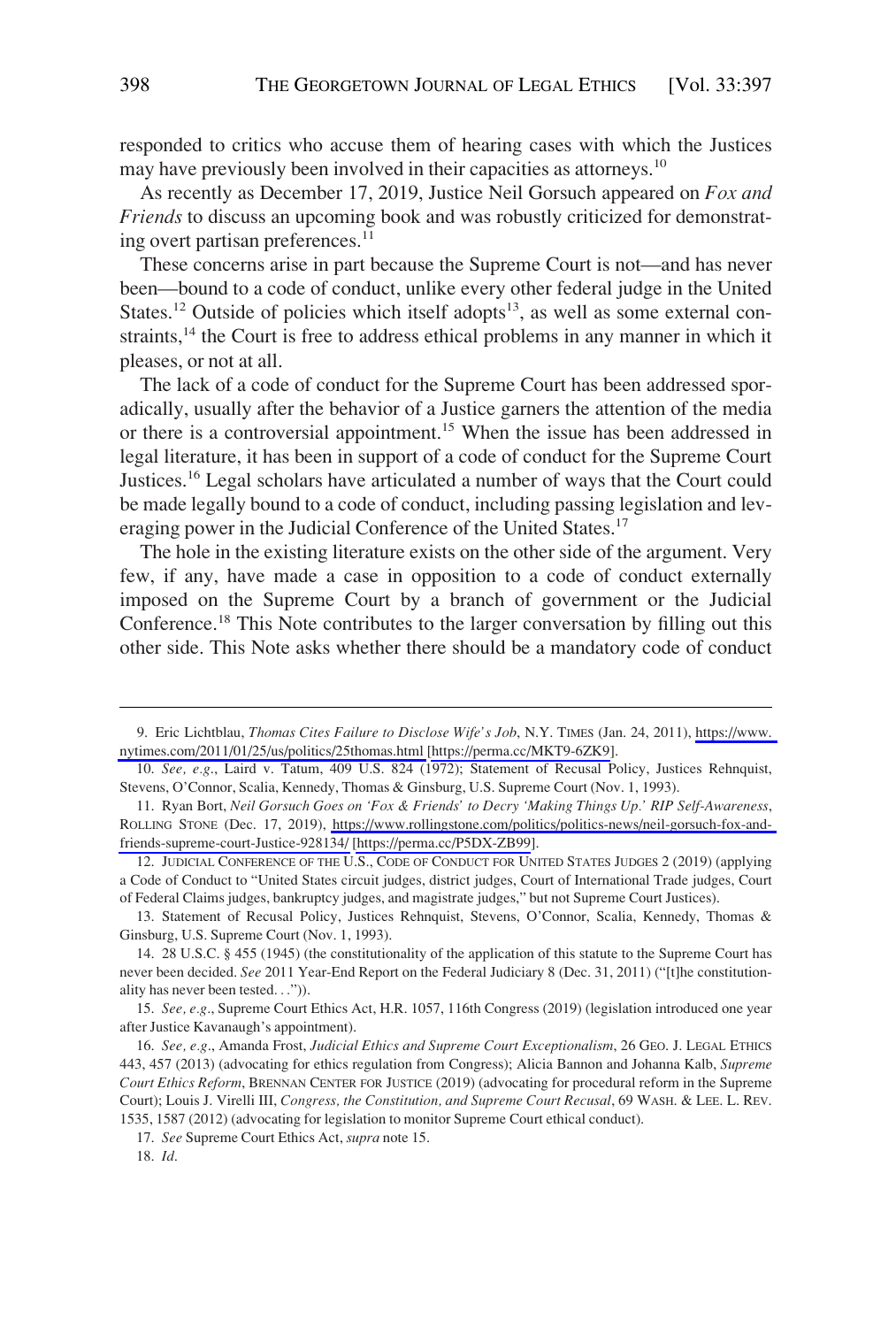for the Supreme Court outside of one which the Court itself creates, concluding that there should not be an imposed code of conduct on the judicial branch.

Three considerations inform this Note's conclusion. First, this Note will argue that there are structural problems with enforcing a code of conduct. If either of the two other branches of government enforce the code, they risk undermining the independence of the judicial branch. An independent judicial branch is one of the foundations of the structure of our government. Supposing that the Supreme Court itself could enforce the code through *en banc* review of its members actions, there would be a risk that (1) the Justices would have no motive to perform serious review, or (2) the Justices would incur distrust of each other when such review does occur. Additionally, it would raise structural problems with enforcing the code when the Supreme Court is already the highest court in the land. There is no court to which its members may appeal; no forum may be created that could be "higher" than the Supreme Court.<sup>19</sup> The enforcement of a code against individuals with no legal mechanism to fight the enforcement would set a dangerous precedent in the judicial branch.

Second, this Note will argue that there are existing mechanisms which may address serious Supreme Court ethical violations. As principal officers of the United States, Justices are already subject to the Impeachment Clause of Article II of the Constitution, meaning that if they commit a high crime or misdemeanor, they may be impeached in the House of Representatives, tried in the Senate, and if convicted, removed from office.<sup>20</sup> Such an impeachment has occurred before.<sup>21</sup> Furthermore, the confirmation process ensures that candidates are well-vetted for their legal prowess and moral character *even before* the Justices make it to the bench. Then, supposing that serious ethical transgressions are covered by the safeguards of impeachment and confirmation, the only conduct left to regulate would be minor violations. Yet, there would hardly be a purpose served for enforcing a code against such minor transgressions. If the purpose would be to hold Justices accountable in the "Court of Public Opinion," then this purpose is already served through the media's rigorous cataloguing of the Justices' behavior when in the public eye, including recusals, financial filings, or attendance at allegedly partisan speeches and events. Thus, an imposed code would serve little purpose outside of one that is already covered through existing structural frameworks, namely impeachment and confirmation.

This Note will argue finally that there are pragmatic reasons why a code of conduct should not be externally enforced against the Supreme Court. First, recusal (or "disqualification" as it is called in the legislation and codes of conduct) presents a particularly tricky issue for the Supreme Court. Because the Court consists of only nine members, there are no additional Justices who may replace

<sup>19.</sup> U.S. CONST. art. III, § 1.

<sup>20.</sup> U.S. CONST. art. II, § 4.

<sup>21.</sup> *See* discussion of Samuel Chase *infra* Part I.A.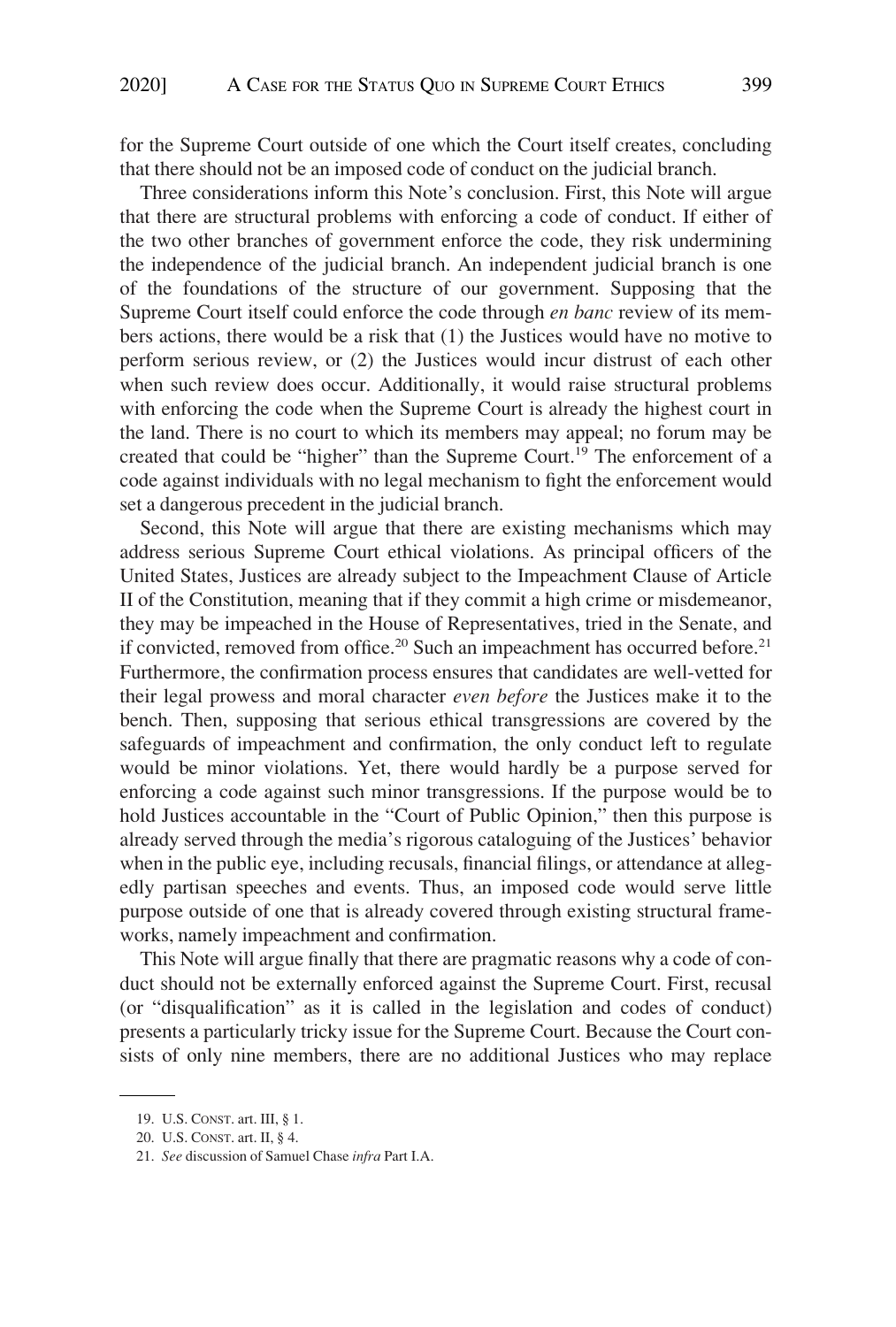recused or removed Justices if a conflict of interest does arise. This means that litigants may be forced to contend with a four-to-four split in the result of a case due to a lack of a tie breaker, or lose a Justice who may have voted in their favor. Additionally, isolating Justices from other branches of the government will hinder the operation of the Court without adding any additional benefit.

# I. THE EXISTING FRAMEWORK

There is no Supreme Court code of conduct; however, the text of the Constitution, legislation, the Judicial Conference of the United States, and past practices of the Court itself all contribute to an understanding of how Justices have approached ethical problems in the past.

#### A. THE CONSTITUTION

The Good Behavior Clause and the Impeachment Clause are Constitutional provisions that provide remedies for extreme conduct—but not minor ethical violations—of Supreme Court Justices. Article III Section 1 creates the Supreme Court and addresses "good behavior": "The judicial Power of the United States, shall be vested in one supreme Court, and in such inferior Courts as the Congress may from time to time ordain and establish. The Judges, both of the supreme and inferior Courts, shall hold their Offices during good Behaviour . . . ."<sup>22</sup>

"[G]ood [b]ehaviour" is not perfectly synonymous with moral or ethical conduct. Alexander Hamilton in Federalist No. 78 indicated that the Good Behavior Clause was "one of the most valuable of the modern improvements in the practice of Government" because it referred instead to a Justice's lifetime tenure as an "excellent barrier to the encroachments and oppressions of the representative body."23 Thus, the Good Behavior Clause had less to do with the ethical conduct of Supreme Court Justices and more to do with the fact that they ought to be insulated—through lifetime tenure—from the political pressures of either the executive or the legislative branches.<sup>24</sup>

As principal officers, the only mechanism for removing Supreme Court Justices is through the Impeachment Clause.25 The language of the clause provides that "[t]he President, Vice President, and all civil Officers of the United States, shall be removed from Office on Impeachment for, and Conviction of, Treason, Bribery, or other high Crimes or Misdemeanors."<sup>26</sup>

<sup>22.</sup> U.S. CONST. art. III, § 1.

<sup>23.</sup> THE FEDERALIST NO. 78, at 365 (Alexander Hamilton) (Bourne & Smith ed., 2017).

<sup>24.</sup> *See id*.

<sup>25.</sup> U.S. CONST. art. III, § 1.

<sup>26.</sup> U.S. CONST. art. II, § 4.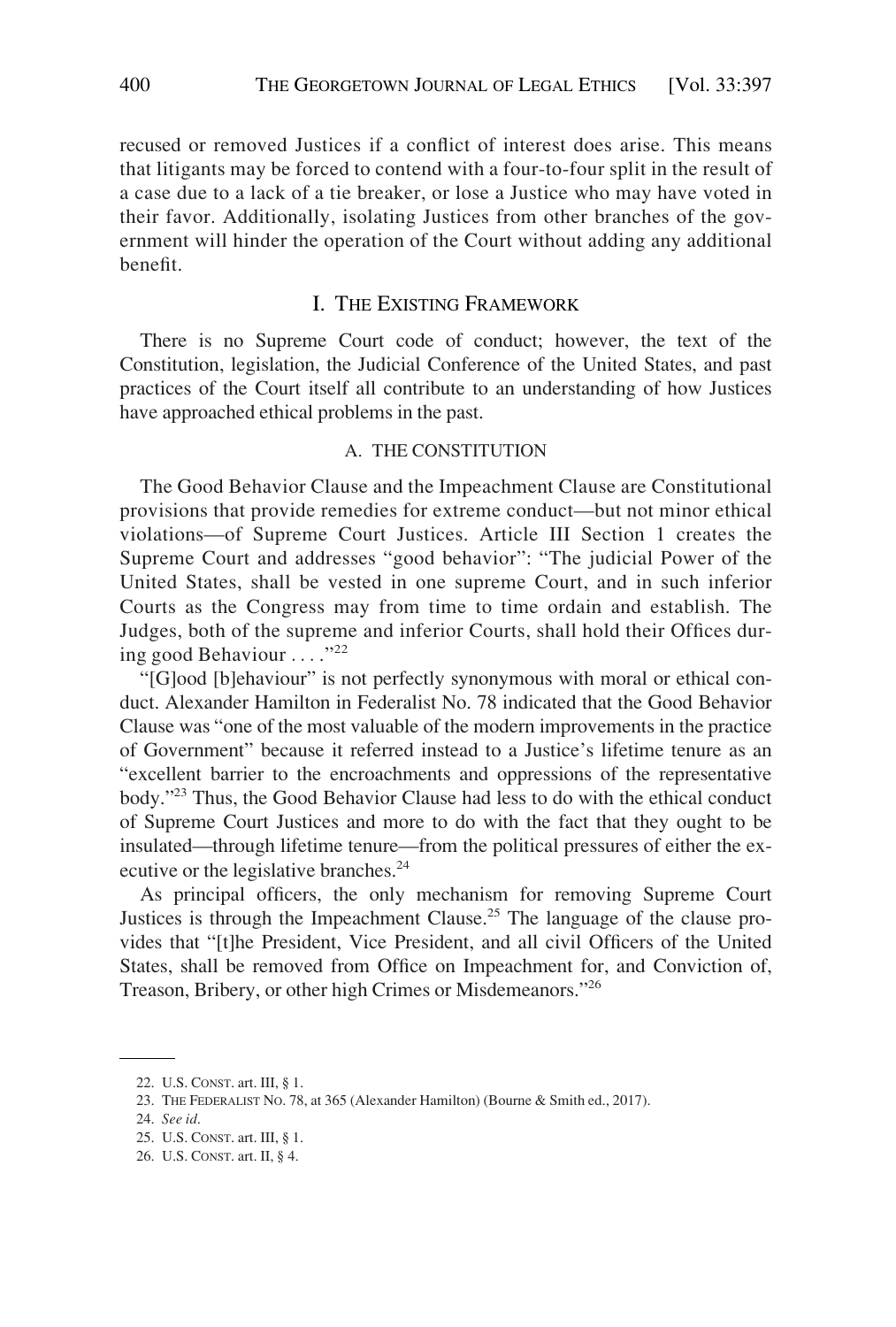There has been just one Justice in the history of the Supreme Court who has ever been impeached (though not removed): Samuel Chase.<sup>27</sup> The House of Representatives sent articles of impeachment to the Senate in the spring of 1805, condemning Chase for, among other things, outright partisan behavior while on the bench.28 The final trigger for the impeachment proceeding was a jury charge that Chase read to a Baltimore grand jury while on circuit.<sup>29</sup> As an ardent Federalist, Chase had delivered remarks which were thinly veiled derogations of then-President Thomas Jefferson.<sup>30</sup> Ultimately the Senate did not convict Chase, and Chase has remained the only Supreme Court Justice who has been impeached<sup>31</sup> (although eight federal judges have been impeached).<sup>32</sup>

Beyond the customary language of Article III, there is no mention of a code of conduct for the Supreme Court.

#### B. LEGISLATION

Perhaps the most significant and explicit authority outlining ethical conduct for the Supreme Court is § 455 of the United States Code, which governs the "[d]isqualification of Justice, judge, or magistrate judge."33 The text of the code provides in relevant part:

- (a) Any Justice, judge, or magistrate judge of the United States shall disqualify himself in any proceeding in which his impartiality might reasonably be questioned.
- (b) He shall also disqualify himself in the following circumstances:
	- (1) Where he has a personal bias or prejudice . . .
	- (2) Where in private practice he served as lawyer in the matter in controversy . . .
	- (3) Where he has served in governmental employment and in such capacity participated as counsel . . .

<sup>27.</sup> Samuel Chase Impeached, FED. JUDICIARY CTR., [https://www.fjc.gov/history/timeline/samuel-chase](https://www.fjc.gov/history/timeline/samuel-chase-impeached)[impeached](https://www.fjc.gov/history/timeline/samuel-chase-impeached) [\[https://perma.cc/Q7QC-DH3U\]](https://perma.cc/Q7QC-DH3U).

<sup>28.</sup> For a full explanation of the eight articles of impeachment brought against Chase, see generally Richard B. Lillich, *The Chase Impeachment*, 4 AM. J. LEGAL HIST. 49, 59 (1960).

<sup>29.</sup> *Id*. at 57.

<sup>30.</sup> *Id*. at 50.

*Samuel Chase Impeached*, *supra* note 27; *see also* Gillian Brockell, *Only One Supreme Court Justice*  31. *Has Ever Been Impeached. His Nickname Was Old Bacon Face*, WASH. POST (Sept. 16, 2019), [https://www.](https://www.washingtonpost.com/history/2019/09/16/only-one-supreme-court-justice-has-ever-been-impeached-his-nickname-was-old-bacon-face/)  [washingtonpost.com/history/2019/09/16/only-one-supreme-court-justice-has-ever-been-impeached-his-nickname](https://www.washingtonpost.com/history/2019/09/16/only-one-supreme-court-justice-has-ever-been-impeached-his-nickname-was-old-bacon-face/)[was-old-bacon-face/](https://www.washingtonpost.com/history/2019/09/16/only-one-supreme-court-justice-has-ever-been-impeached-his-nickname-was-old-bacon-face/) [\[https://perma.cc/ST5E-YTJS\]](https://perma.cc/ST5E-YTJS) (only one Supreme Court Justice ever has been impeached).

<sup>32.</sup> *Samuel Chase Impeached*, *supra* note 27.

<sup>33. 28</sup> U.S.C. § 455 (1945).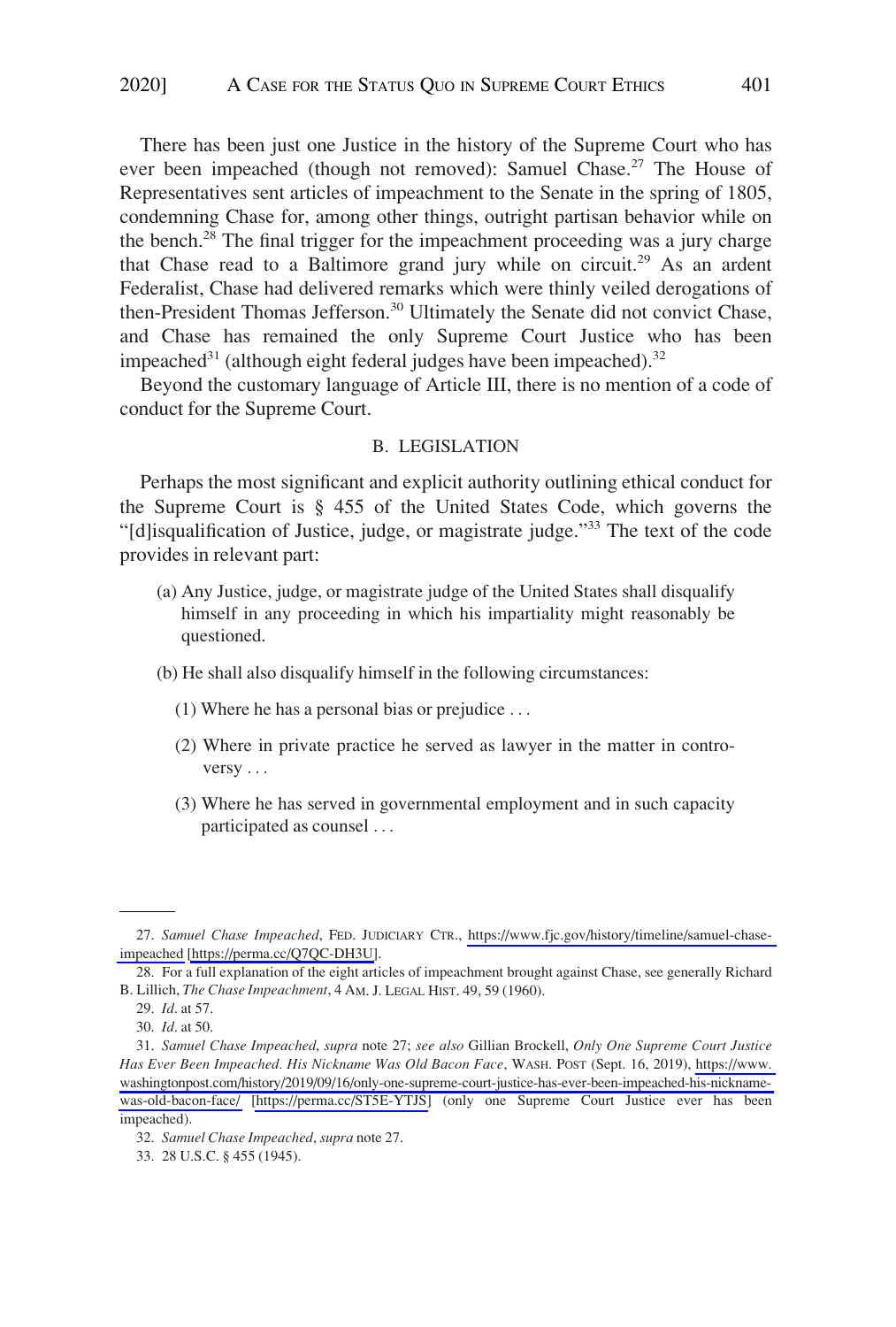(4) He knows that he, individually or as a fiduciary, or his spouse or minor child residing in his household, has a financial interest in the subject matter ... .<sup>34</sup>

Thus the text of the statute explicitly calls for the recusal of a Supreme Court "Justice" when his or her impartiality "might reasonably be questioned," when there is personal bias, prejudice, or knowledge of disputed evidentiary facts, when he or she has served as a lawyer or government counsel in the specific matter in the past, or when he or she has a financial interest in the proceeding.<sup>35</sup> The statute additionally includes provisions containing definitions,  $36$  waiver rules,  $37$ and allowance for divestment of financial interest if one exists.<sup>38</sup>

The constitutionality of the statute has never been decided by the Supreme Court, but Justices have frequently addressed the statute in memoranda or other documents<sup>39</sup> as a source of authority for the recusal decisions of the Court. When they have addressed it, some Justices have implied that the statute exercises binding authority over the Supreme Court's recusal decisions.<sup>40</sup> Others have suggested the opposite.<sup>41</sup>

Section 455 of the United States Code was amended to its current form in 1945.<sup>42</sup> Since then, two other pieces of legislation have been passed which place additional parameters on the ethical conduct of the Supreme Court. In 1978, the Ethics in Government  $Act^{43}$  was passed, requiring high ranking federal officers in all three branches of government to disclose their finances. Supreme Court Justices comply with this Act by filing their finances with the Judicial Conference of the United States.<sup>44</sup> The Ethics Reform Act of 1989<sup>45</sup> contained further restrictions on the outside earned income of Supreme Court Justices and strict parameters regarding gifts.

Over the last several years, Congressmen and -women have attempted to pass legislation with even stricter rules governing the Supreme Court Justices. These attempts have been unsuccessful.46 First, in 2011, Representative Christopher

<sup>34.</sup> *Id*.

<sup>35.</sup> *Id*.

<sup>36. 28</sup> U.S.C. § 455(d) (1945).

<sup>37. § 455(</sup>e).

<sup>38. § 455(</sup>f).

<sup>39.</sup> *See* Cheney v. U.S. Dist. Court for D.C., 541 U.S. 913, 916 (2004); Laird v. Tatum, 409 U.S. 824, 825 (1972); 2011 Year-End Report on the Federal Judiciary, Chief Justice Roberts, 7 (Dec. 31, 2011).

<sup>40.</sup> *Cheney*, 541 U.S. at 916 ("My recusal is required if, by reason of the actions described above, my impartiality might reasonably be questioned.") (internal quotations omitted).

<sup>41. 2011</sup> Year-End Report on the Federal Judiciary, *supra* note 39, at 8 ("Like lower court judges, the individual Justices decide for themselves whether recusal is warranted under Section 455.").

<sup>42. 28</sup> U.S.C. § 455 (1945).

<sup>43.</sup> Pub. L. No. 95-521 (1978).

<sup>44. 2011</sup> Year-End Report on the Federal Judiciary, *supra* note 39, at 6 ("The Justices file the same financial disclosure reports as other federal judges. . .The Justices also observe the same limitations on gifts and outside income as apply to other federal judges).

<sup>45.</sup> Ethics Reform Act of 1989, Pub. L. No. 101-194 (1989).

<sup>46.</sup> *See generally* Frost, *supra* note 16.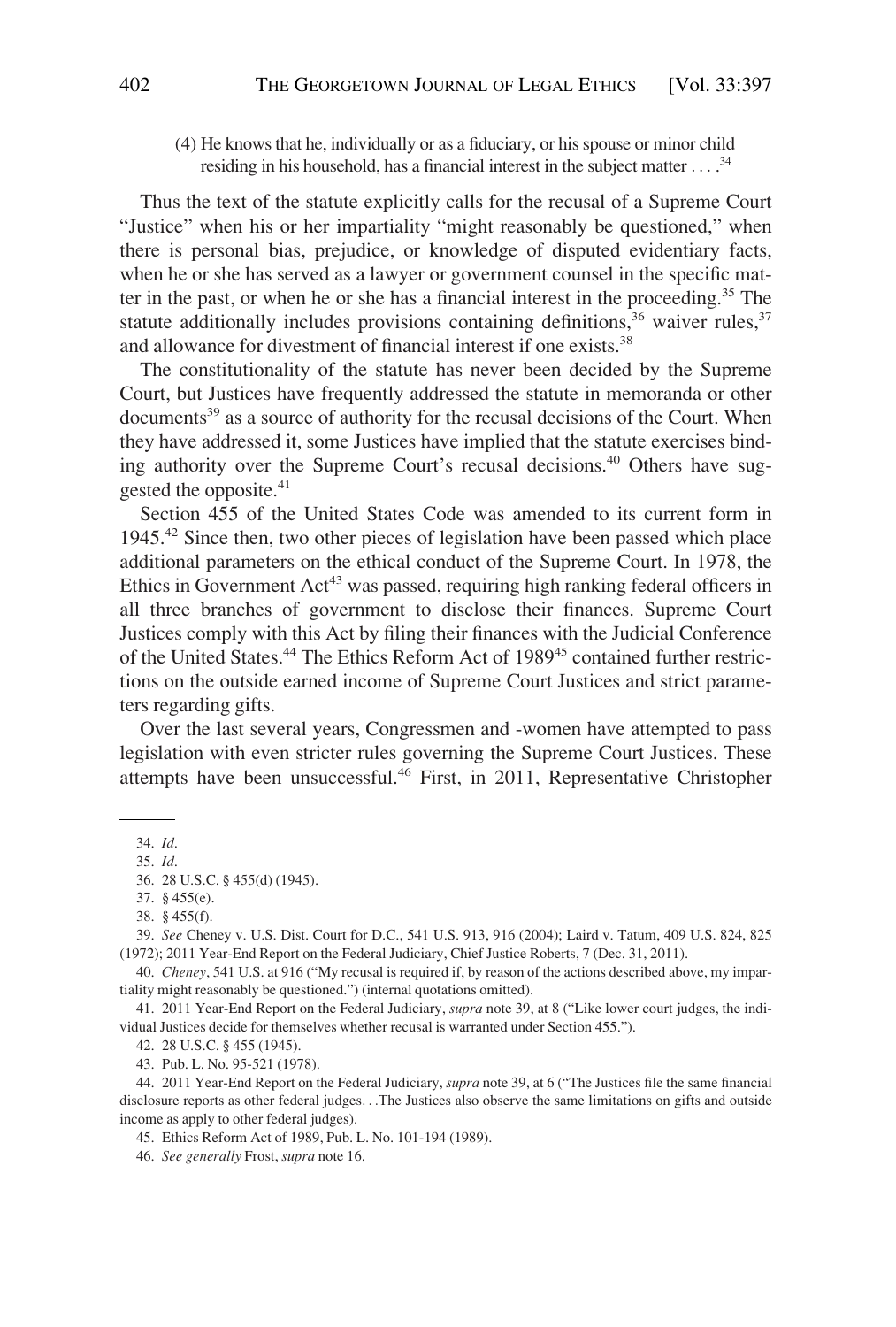Murphy attempted to pass the Supreme Court Transparency and Disclosure Act. The bill proposed the extension of the Judicial Conference Code of Conduct (discussed below in II.B) to affirmatively cover the Supreme Court Justices, and not just federal circuit and district court judges.<sup>47</sup> It would have required the investigation with possible sanctions—of ethical code violations, as well as external review of Justices' recusal determinations.<sup>48</sup> The bill was introduced in the House but never passed. When he later became a senator, Murphy re-introduced a similar bill that drew parallel legislation in the House from Representative Louise Slaughter.<sup>49</sup> Almost one hundred representatives co-sponsored Slaughter's bill, but again, the bill was never passed.<sup>50</sup> Following the attempts by Murphy and Slaughter, Senator Elizabeth Warren introduced legislation that would have imposed an enforceable code of conduct on the Supreme Court Justices,<sup>51</sup> but this attempt—like many before it—was in vain.

Despite persistent efforts by Members of Congress, 28 U.S.C. § 455 remains the primary cited statutory authority that significantly restrains the actions of the Supreme Court in some way.52

# C. CODE OF CONDUCT FROM THE JUDICIAL CONFERENCE OF THE UNITED STATES

All federal court judges in the United States, including district and circuit court judges, but excluding the Supreme Court Justices, are subject to a code of conduct issued by the Judicial Conference of the United States.<sup>53</sup> Chief Justice John Roberts of the United States Supreme Court "is the presiding officer of the Judicial Conference" and its members include "the chief judge of each judicial circuit, the Chief Judge of the Court of International Trade, and a district judge from each regional circuit."<sup>54</sup>

While the Judicial Conference code of conduct, by its own terms, is not binding on Supreme Court Justices, it is frequently consulted by the Justices for guidance on ethical issues.<sup>55</sup> The code consists of five canons which are separately explored and explained within the text of the code.<sup>56</sup> The canons are as follows:

1. A Judge Should Uphold the Integrity and Independence of the Judiciary

50. *Id*.

54. *See id*.

<sup>47.</sup> Supreme Court Transparency and Disclosure Act of 2011, H.R. 862, 112th Congress (2011).

<sup>48.</sup> *Id*.

<sup>49.</sup> Supreme Court Ethics Act of 2017, H.R. 1960, 115th Congress (2017).

<sup>51.</sup> Anti-Corruption and Public Integrity Act, S.R. 3357, 115th Congress (2018).

<sup>52.</sup> Frost, *supra* note 16, at 449.

<sup>53.</sup> JUDICIAL CONFERENCE OF THE UNITED STATES, ABOUT THE JUDICIAL CONFERENCE, https://www. [uscourts.gov/about-federal-courts/governance-judicial-conference/about-judicial-conference](https://www.uscourts.gov/about-federal-courts/governance-judicial-conference/about-judicial-conference) [\[https://perma.cc/](https://perma.cc/VW2D-2F7X) [VW2D-2F7X\]](https://perma.cc/VW2D-2F7X).

<sup>55. 2011</sup> Year-End Report on the Federal Judiciary, *supra* note 39, at 4–5.

<sup>56.</sup> CODE OF CONDUCT FOR UNITED STATES JUDGES (JUDICIAL CONFERENCE OF THE U.S. 2019).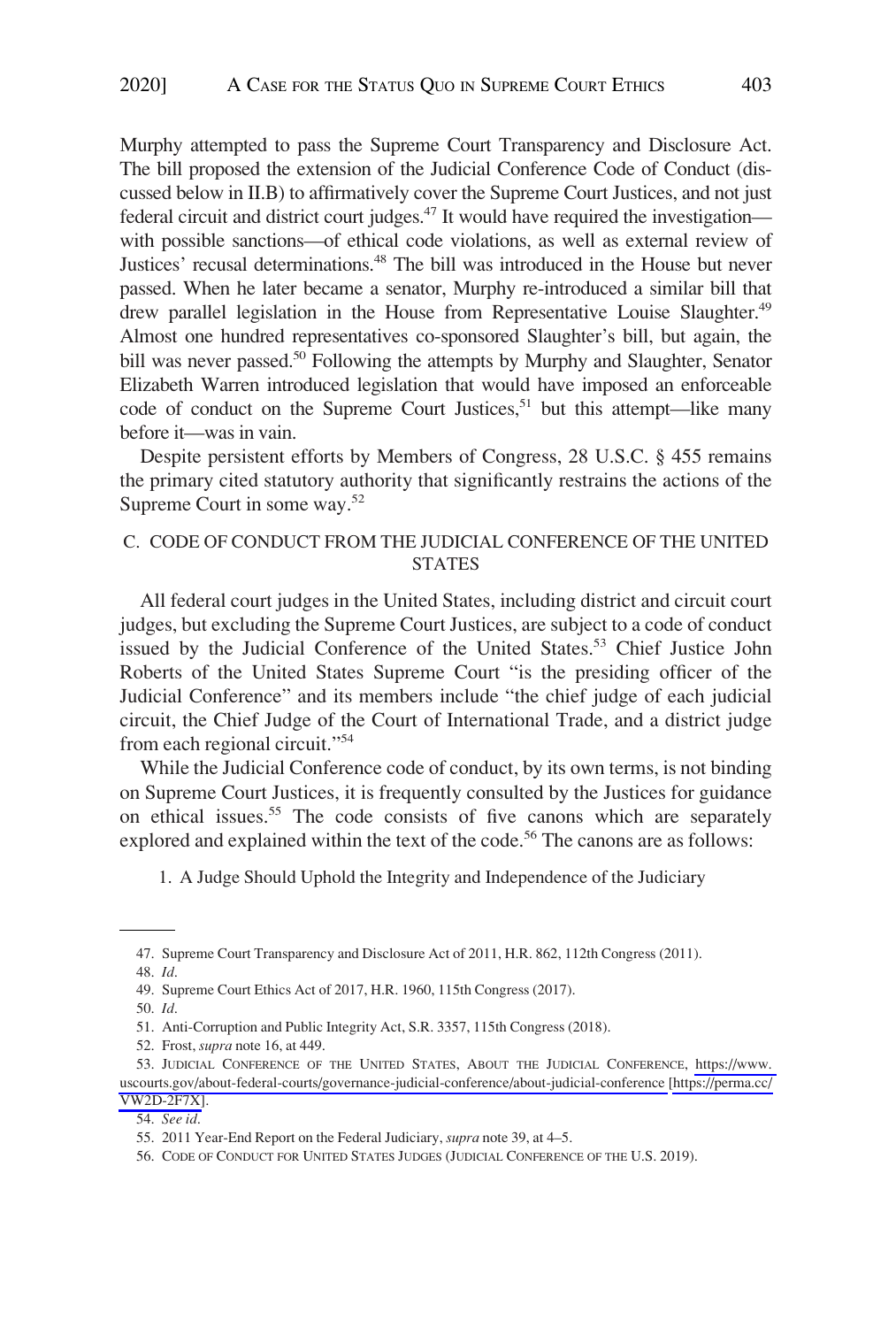- 2. A Judge Should Avoid Impropriety and the Appearance of Impropriety in All Activities
- 3. A Judge Should Perform the Duties of the Office Fairly, Impartially and Diligently
- 4. A Judge May Engage in Extrajudicial Activities That Are Consistent with the Obligations of Judicial Office
- 5. A Judge Should Refrain from Political Activity<sup>57</sup>

The code contains more general guidance rather than a list of particular and binding rules, but it does outline some specific prohibitions. For example, federal judges may not testify voluntarily as character witnesses or hold memberships in invidiously discriminatory organizations.<sup>58</sup> They are forbidden from initiating or permitting *ex parte* communications during an open legal proceeding.<sup>59</sup> The code even touches the personal affectation of the judges: they are requested to be "patient, dignified, respectful, and courteous to litigants, jurors, witnesses, lawyers, and others with whom the judge deals in an official capacity."<sup>60</sup>

Canon 3, Section C also provides a significant amount of guidance regarding judge disqualification, or recusal.<sup>61</sup> The language of the judicial code largely mirrors the text of section 455. It provides that:

- (1) A judge shall disqualify himself or herself in a proceeding in which the judge's impartiality might reasonably be questioned, including but not limited to instances in which [there is]:
	- (a)  $\ldots$  personal bias or  $\ldots$  personal knowledge of disputed evidentiary facts . . .
	- $(b) \dots$  [service] as a lawyer in the matter in controversy ...
	- (c) . . . financial interest in the subject matter in controversy . . .
	- (d) [a relationship with] the judge or the judge's spouse, or a person related to either within the third degree of relationship . . .
	- (e) . . . [previous] government employment . . . or express[ion of] an opinion concerning the merits of the particular case in controversy.<sup>62</sup>

62. *Id.*  $(C)(1)(a) - (e)$ .

<sup>57.</sup> *Id*.

<sup>58.</sup> JUDICIAL CONFERENCE OF THE UNITED STATES, CODE OF CONDUCT FOR UNITED STATES JUDGES Canon 2, 2B (2019) ("A judge should discourage a party from requiring the judge to testify as a character witness except in unusual circumstances when the demands of Justice require"); Canon 2C ("[A] judge's membership in any organization that . . . invidiously discriminat[es]. . . [is] prohibited . . . and gives the appearance of impropriety").

<sup>59.</sup> JUDICIAL CONFERENCE OF THE UNITED STATES, CODE OF CONDUCT FOR UNITED STATES JUDGES Canon 3(A)(4) (2019).

<sup>60.</sup> JUDICIAL CONFERENCE OF THE UNITED STATES, CODE OF CONDUCT FOR UNITED STATES JUDGES Canon 3(A)(3) (2019).

<sup>61.</sup> JUDICIAL CONFERENCE OF THE UNITED STATES, CODE OF CONDUCT FOR UNITED STATES JUDGES Canon 3(C) (2019).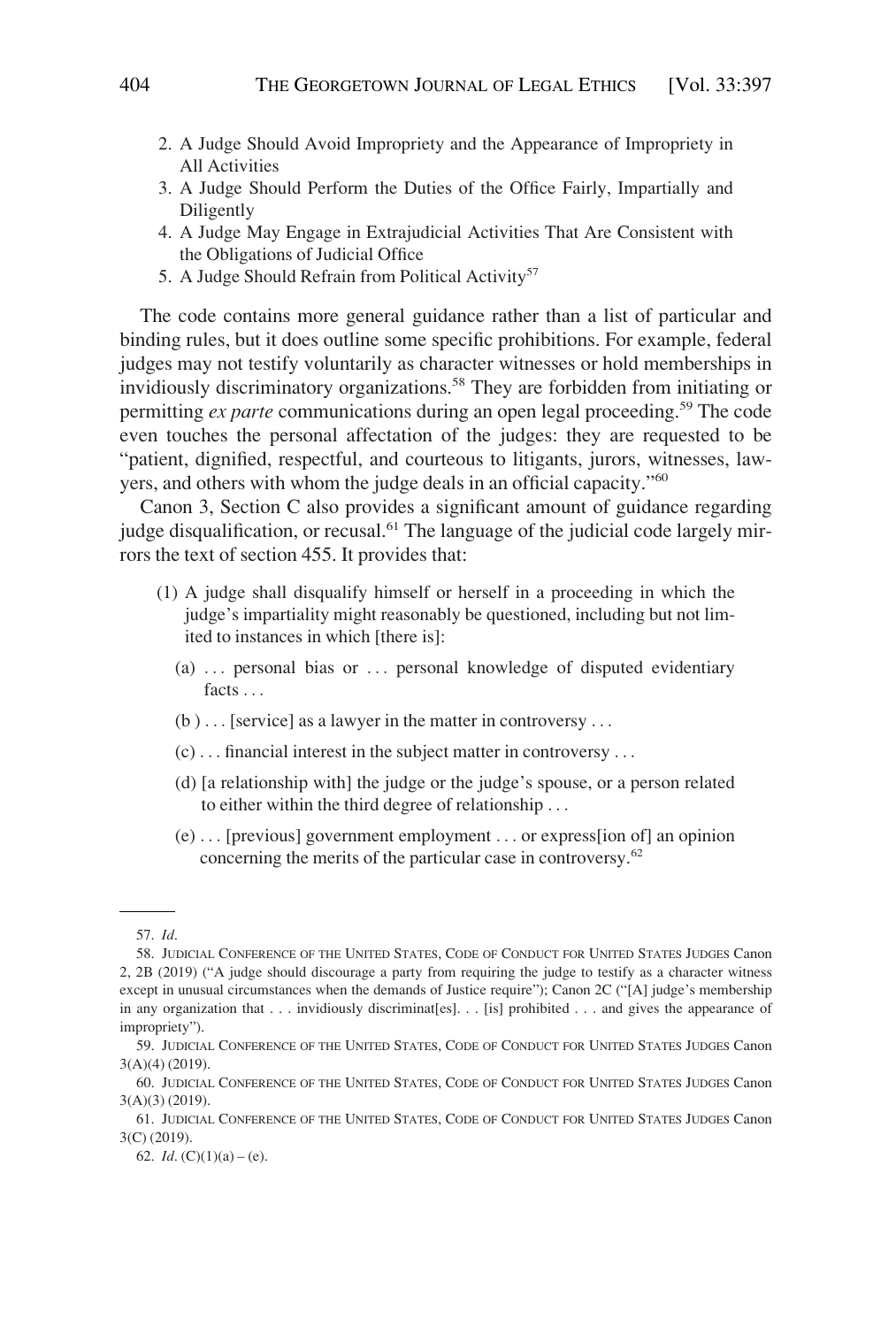It bears repeating, however, that although the code is a comprehensive source of judicial ethics authority and the Judicial Conference itself is chaired by Chief Justice Roberts, the code is in no way binding on the Supreme Court Justices.<sup>63</sup> Rather, they are free to consult the code for guidance if they believe that they are faced with an ethical problem just as they are free to consult the text of § 455, the Constitution, or each other.<sup>64</sup>

There are a number of subcommittees in the Judicial Conference, including the Committee on Codes of Conduct, which issues advisory opinions (similar to state bar ethics advisory opinions<sup>65</sup>) related to judicial ethical questions.<sup>66</sup> The opinions respond to inquiries by judges who seek to understand whether or not a specific instance of conduct falls within the parameters of the code of conduct—for example, whether or not disqualification is required when a relative is an Assistant United States Attorney (the answer is no, with three exceptions).<sup>67</sup> The advisory opinions range in subject matter from the use of electronic social media by judges and judicial employees, $68$  to the possession of investment funds, $69$  to whether or not a judge may solicit funds for the Boy Scouts of America.<sup>70</sup> Like the generally applicable Code of Conduct, federal judges can look to these advisory opinions for guidance when they have questions about the validity of their own conduct as judges.<sup>71</sup> Thus, it stands to reason that Supreme Court Justices, too, may consult the advisory opinions for more information.

The Judicial Conference's Code of Conduct is enforced pursuant to 28 U.S.C. § 351.<sup>72</sup> Under the Code, any person may file a complaint of alleged judicial misconduct with the appropriate circuit court clerk.<sup>73</sup> After receiving the complaint, the judiciary retains the power to investigate and discipline judges accordingly.<sup>74</sup>

<sup>63.</sup> JUDICIAL CONFERENCE OF THE UNITED STATES, CODE OF CONDUCT FOR UNITED STATES JUDGES (2019) ("This Code applies to United States circuit judges, district judges, Court of International Trade judges, Court of Federal Claims judges, bankruptcy judges, and magistrate judges.").

<sup>64. 2011</sup> Year-End Report on the Federal Judiciary, *supra* note 39, at 5 ("The Justices, like other federal judges, may consult a wide variety of other authorities to resolve specific ethical issues.").

<sup>65.</sup> *See, e.g*., The Prof'l Ethics Comm. for the St. Bar of Tex., Formal Op. 684 (2019).

<sup>66.</sup> *See* JUDICIAL CONFERENCE OF THE UNITED STATES, CODE OF CONDUCT FOR UNITED STATES JUDGES (2019) ("The Judicial Conference has authorized its Committee on Codes of Conduct to render advisory opinions about this Code only when requested by a judge to whom this Code applies.").

<sup>67.</sup> Judicial Conference of the U.S. Committee on Codes of Conduct, Formal Op. 38 (2009).

<sup>68.</sup> Judicial Conference of the U.S. Committee on Codes of Conduct, Formal Op. 112 (2017).

<sup>69.</sup> Judicial Conference of the U.S. Committee on Codes of Conduct, Formal Op. 106 (2011).

<sup>70.</sup> Judicial Conference of the U.S. Committee on Codes of Conduct, Formal Op. 32 (2009).

<sup>71.</sup> JUDICIAL CONFERENCE OF THE UNITED STATES, CODE OF CONDUCT FOR UNITED STATES JUDGES, 2 (2019) ("The Judicial Conference has authorized its Committee on Codes of Conduct to render advisory opinions about this Code only when requested by a judge to whom this Code applies.").

<sup>72. 28</sup> U.S.C. § 351(a) (2009).

<sup>73.</sup> *Id*.

<sup>74.</sup> *See* In re Complaints Under the Judicial Conduct and Disability Act, Nos. 10-18-90038 through 10-18- 90067, 10-18-90069 through 10-18-90107 and 10-18-90109 through 10-18-90122, 1 (2018) (resolving complaints filed against Justice Kavanaugh).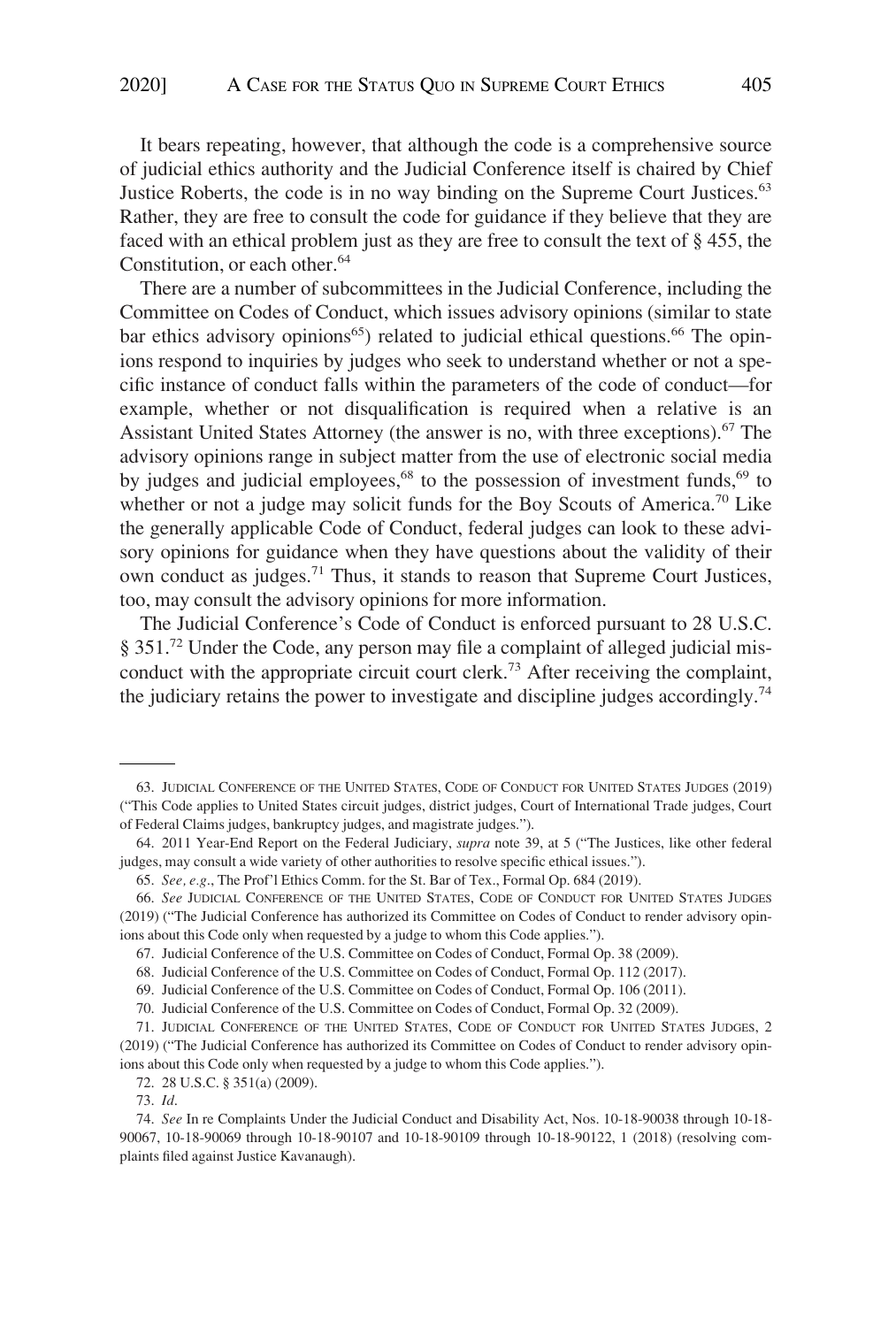In 1979, Congress considered extending the Conduct and Disability Act to govern the Supreme Court, but that proposal was rejected.<sup>75</sup>

In 2018, eighty-three complaints were filed against then-recently nominated Justice Brett Kavanaugh for, among other things, making false statements during his nominee proceedings before the D.C. Circuit and the Supreme Court, making inappropriately partisan statements in those same proceedings, and treating senators on the Judiciary Committee with disrespect.<sup>76</sup> These complaints were initially filed with the Judicial Council of the D.C. Circuit, but Chief Justice Roberts transferred the complaints to the Judicial Council for the 10th Circuit under the Judicial Council rules of procedure.<sup>77</sup> After taking up the matter on its merits, the Judicial Council found that "the complaints must be dismissed because, due to his elevation to the Supreme Court, Justice Kavanaugh [was] no longer a judge covered by the Act."<sup>78</sup> This was true even if, at the time that the alleged conduct occurred, Justice Kavanaugh had remained a judge on the D.C. Circuit.79

# D. SUPREME COURT PRECEDENT

In the arena of disqualification, at least, the Supreme Court has shown a willingness to publicly address policies and procedures that it follows.<sup>80</sup> In 1993, the Supreme Court issued a Statement of Recusal Policy; Justices Scalia and Rehnquist have separately written memoranda explaining their decisions not to disqualify themselves when parties litigating before the Court have filed motions for their disqualification.<sup>81</sup> These examples from the Supreme Court are taken in turn below.

#### 1. 1993 STATEMENT OF RECUSAL POLICY

In a move that had never occurred before and has never occurred since, the Supreme Court in 1993 publicly issued a statement of its disqualification practices addressing two specific questions of disqualification.<sup>82</sup> The statement was signed by Chief Justice Rehnquist and Justices O'Connor, Kennedy, Ginsburg,

77. *Id*. at 1.

<sup>75.</sup> *See* 125 Cong. Rec. 30,080–30,094 (1979).

<sup>76.</sup> In re Complaints Under the Judicial Conduct and Disability Act, Nos. 10-18-90038 through 10-18- 90067, 10-18-90069 through 10-18-90107 and 10-18-90109 through 10-18-90122, 2 (2018).

<sup>78.</sup> *Id*. at 2 (internal citation omitted).

<sup>79.</sup> *Id*. at 7. In other words, the Act no longer applied *because* Justice Kavanaugh was, at the time of the Tenth Circuit Judicial Council's resolution, elevated to the Supreme Court. It did not matter that the alleged conduct occurred when Justice Kavanaugh was still a judge on the D.C. Circuit.

<sup>80.</sup> *See, e.g*., Statement of Recusal Policy, Justices Rehnquist, Stevens, O'Connor, Scalia, Kennedy, Thomas & Ginsburg, U.S. Supreme Court (Nov. 1, 1993); Cheney v. U.S. Dist. Court for D.C., 541 U.S. 913, 916 (2004); Laird v. Tatum, 409 U.S. 824, 825 (1972).

<sup>81.</sup> *Cheney*, 541 U.S. at 916; *Laird*, 409 U.S. at 825.

<sup>82.</sup> Statement of Recusal Policy, Justices Rehnquist, Stevens, O'Connor, Scalia, Kennedy, Thomas & Ginsburg, U.S. Supreme Court (Nov. 1, 1993).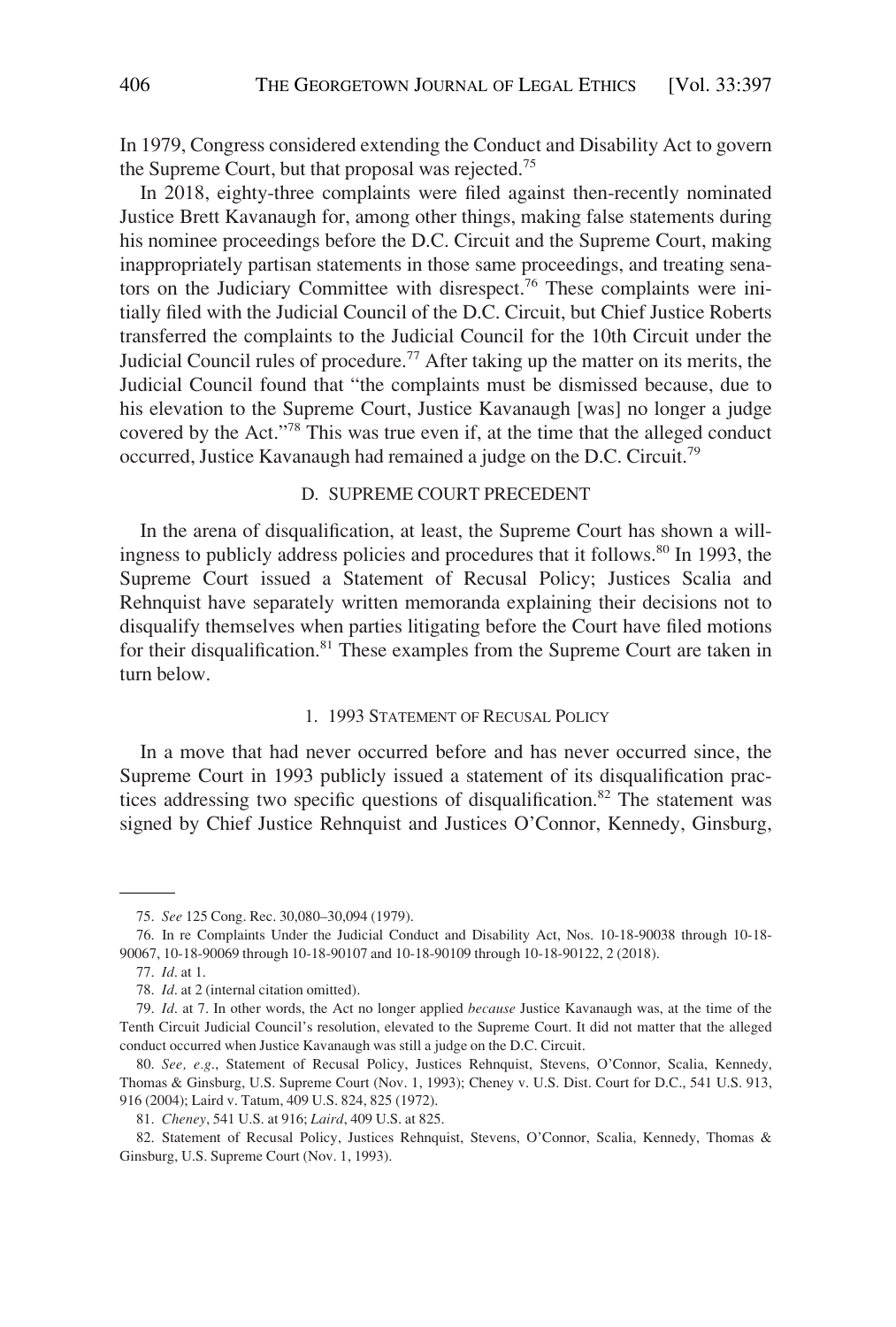Stevens, Scalia, and Thomas.<sup>83</sup> In the introduction to the statement, the Justices wrote that they believed publishing the policy would serve to show that circumstances in future cases would not affect their recusal decisions and would provide helpful guidance to the Justices' relatives and their relatives' firms.<sup>84</sup>

The statement responded to a question of how the Justices would make disqualification decisions when Justices' family members, spouses, or other relatives within the degree of relationship specified by 28 U.S.C. § 355 (1) had participated in the case at an earlier stage of litigation, or (2) were partners in a law firm that appeared before the Court.<sup>85</sup>

To the first question, the Court concluded in its statement that the situation on its own did not present a particularly compelling reason for the Court to adopt a blanket recusal policy without further consideration of the details in each case.<sup>86</sup> The Court explained that it would only be exercising "an excess of caution" that would result in significant detriment to the operation of the Court.<sup>87</sup> This is because the breadth of national law firms and the frequency with which many of them appear before the Court could create situations where Justices are, due to the relevant relationship, frequently forced to recuse themselves.<sup>88</sup> Because there are no substitute Justices,

needless recusal deprives litigants of the nine Justices to which they are entitled, produces the possibility of an even division on the merits of the case, and has a distorting effect upon the certiorari process, requiring the petitioner to obtain  $\dots$  four votes out of eight instead of four out of nine.<sup>89</sup>

The memo went on to identify a "special factor" which would weigh in favor of recusal: when a covered attorney was the lead counsel on a case below.<sup>90</sup>

As to the second question, however, the Justices found more persuasive reasons for a general recusal rule.<sup>91</sup> In that instance, it would be too difficult to tell whether or not the partner's salary would remain unaffected from the law firm's participation in the case.<sup>92</sup> Because the nature of partner compensation in law firms makes it impractical to distinguish situations when partner salary has or has not been "substantially affected" by the outcome in a case, the Justices promised to "recuse [them]selves from all cases in which appearances on behalf of parties are made by firms in which [their] relatives are partners, unless [they] have received from the firm written assurance that income from Supreme Court

83. *Id*. at 2. 84. *Id*. at 1. 85. *Id*. 86. *Id*. 87. *Id*. at 1. 88. *Id*. at 1–2. 89. *Id*. at 2. 90. *Id*. 91. *See id*. 92. *Id*.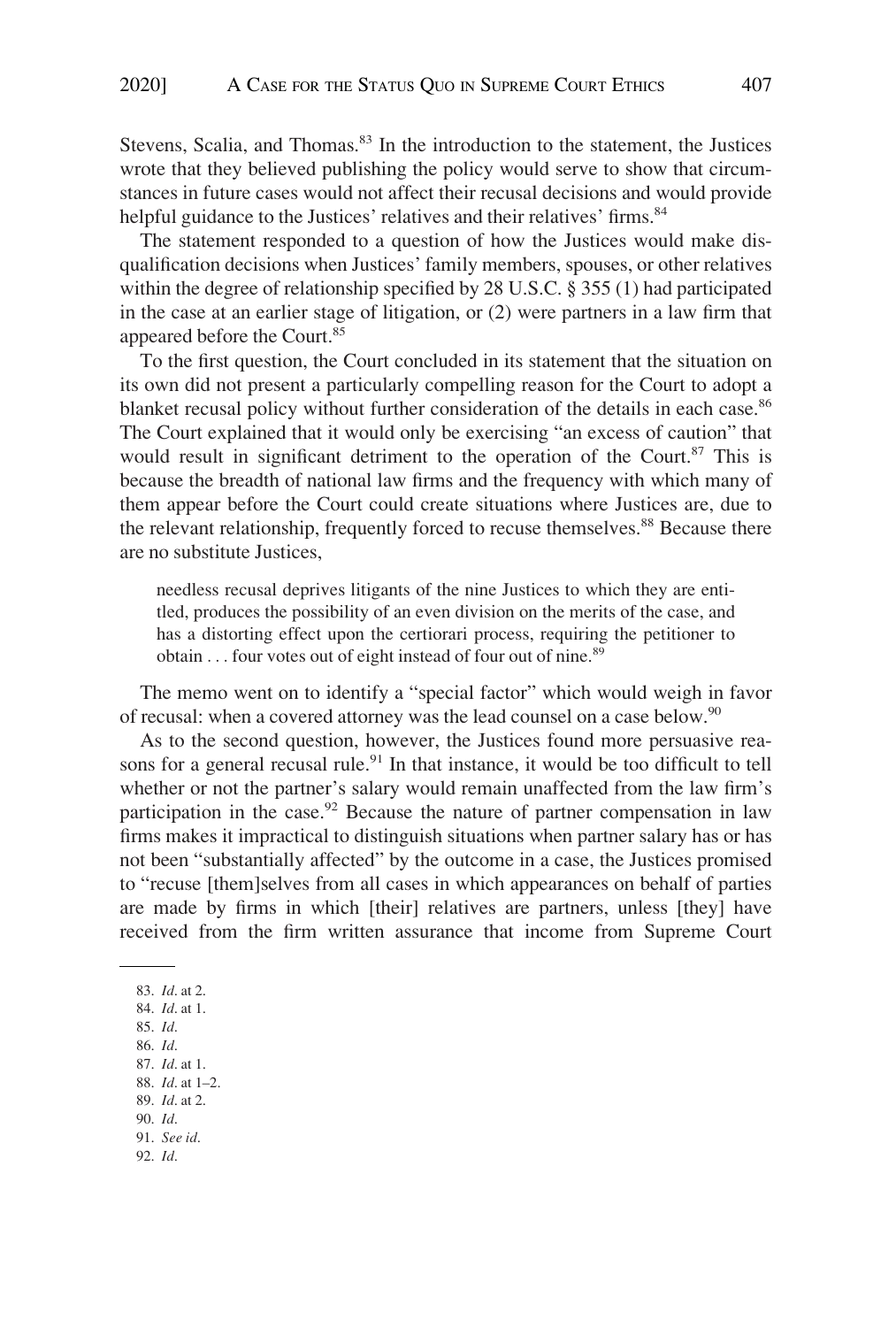litigation is, on a permanent basis, excluded from [their] relatives' partnership shares."93

This policy statement is significant as evidence of one of seemingly few instances where the Supreme Court has adopted any hard policy related to ethical conduct issues.94 Because many of the members who signed the memorandum are no longer on the court—Rehnquist, O'Connor, Scalia, Kennedy, and Stevens—it is not clear that the recusal policy still governs. If it does, it may be fair to say that the Justices who signed the policy statement and are still on the court—Thomas and Ginsburg—still follow its policy.

### 2. 2011 YEAR-END REPORT ON THE FEDERAL JUDICIARY

Chief Justice John Roberts squarely addressed the Supreme Court's lack of a code of conduct in his 2011 Year-End Report on the Federal Judiciary.<sup>95</sup> In it, Chief Justice Roberts acknowledged that, although the Justices are not bound by the Judicial Conference's Code of Conduct for federal judges, "[a]ll members of the Court do in fact consult the Code of Conduct in assessing their ethical obligations."96 Justices may and do, in addition to the Code of Conduct, consult "judicial opinions, treatises, scholarly articles, and disciplinary decisions," as well as "advice from the Court's Legal Office, from the Judicial Conference's Committee on the Code of Conduct, and from their colleagues."97 The ability of the Justices to consult these sources is not unlike that of lower court federal judges; the main difference being that Justices cannot appeal perceived ethical violations to a higher court.<sup>98</sup> The practical differences between the Supreme Court and the lower federal courts are discussed more in Part II.C.

The Chief Justice specifically discussed two areas of judicial ethics governed by statute: financial disclosures and gifts, and recusal.<sup>99</sup> In both cases, Chief Justice Roberts was careful to remind readers that "[t]he Court has never addressed whether Congress may impose [such] requirements on the Supreme Court. The Justices nevertheless comply with those provisions."100 Thus, although the Supreme Court Justices may *look* to statutes and federal codes of conduct, practical considerations often prevent them from formally adopting those statutes and codes.<sup>101</sup>

<sup>93.</sup> *Id*.

<sup>94.</sup> *See, e.g*., Statement of Recusal Policy, Justices Rehnquist, Stevens, O'Connor, Scalia, Kennedy, Thomas & Ginsburg, U.S. Supreme Court (Nov. 1, 1993); Press Release Regarding the Judicial Conduct and Disability Study Committee Report, U.S. Supreme Court (Sept. 19, 2006).

<sup>95.</sup> *See* 2011 Year-End Report on the Federal Judiciary, *supra* 39.

<sup>96.</sup> *Id*. at 4.

<sup>97.</sup> *Id*. at 5.

<sup>98.</sup> *Id*. at 4.

<sup>99.</sup> *Id*. at 6, 7.

<sup>100.</sup> *Id*. at 6.

<sup>101.</sup> *Id*. at 5 ("But as a practical matter, the Code remains the starting point and a key source of guidance for the Justices as well as their lower court colleagues.").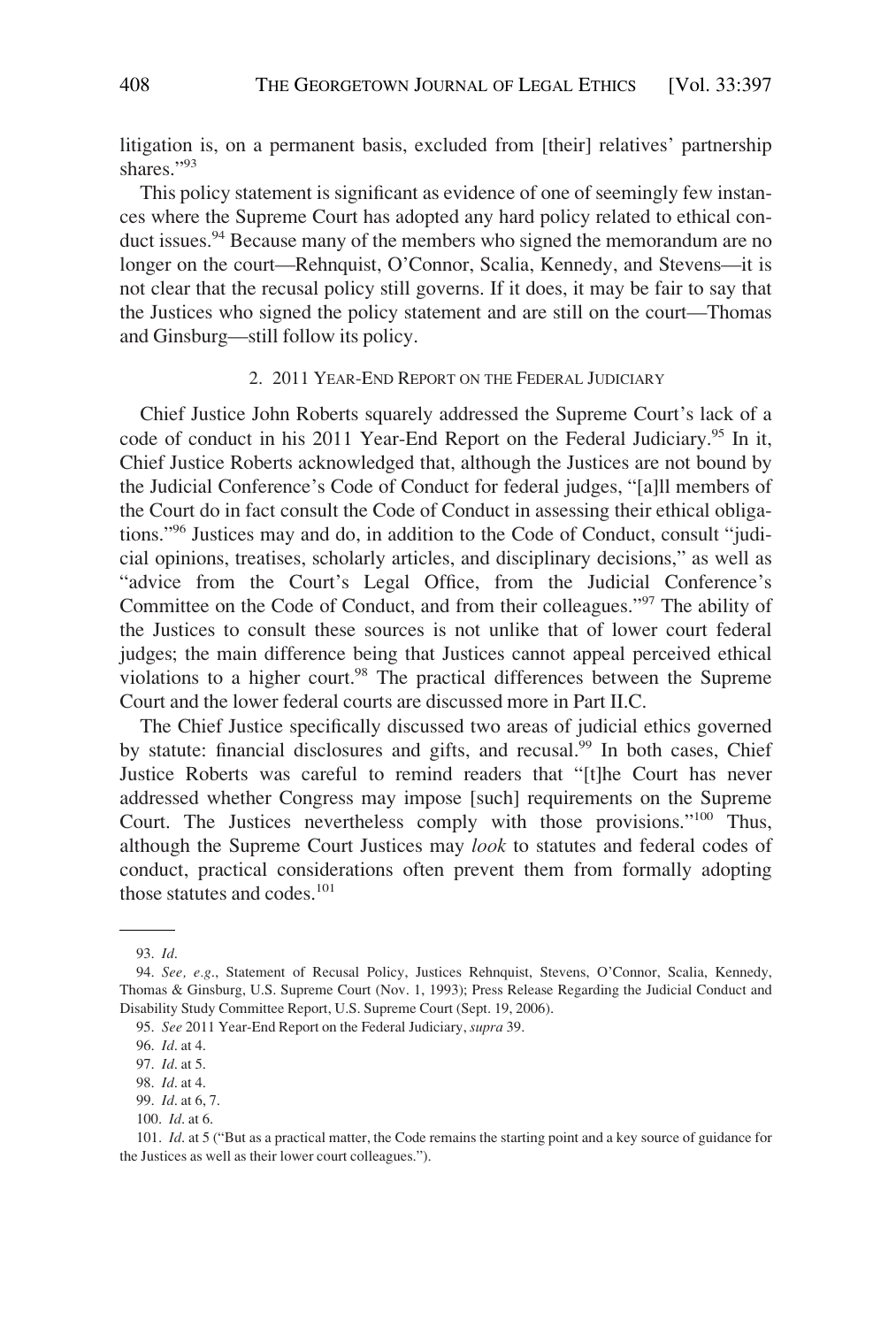#### 3. MEMORANDUM OF SCALIA, J., IN *CHENEY V. DISTRICT COURT FOR D.C*.

After the duck hunting trip with Vice President Cheney, discussed in the introduction above, Sierra Club filed a motion for recusal with Justice Scalia alleging that his impartiality could reasonably be questioned under a standard like the one set forth in § 455.<sup>102</sup> In a separate opinion, Justice Scalia addressed the merits of Sierra Club's contention at length.<sup>103</sup>

Justice Scalia began by giving the facts of the relationship in order to distinguish his version of the details of the duck hunting trip from those that had been reported in the media.104 Scalia explained that for the prior five years before the trip with Vice President Cheney, he had been visiting the duck-hunting camp of his long-time friend.<sup>105</sup> In 2003, he invited Vice President Cheney to join Scalia and Scalia's friend on the duck hunt; Scalia's invitation was accepted.<sup>106</sup> The trip was set before the petition for certiorari had been filed in *Cheney v. District Court for D.C*. 107 Scalia flew to Louisiana with Vice President Cheney on the Vice President's government plane.<sup>108</sup> The total number of guests on the duck-hunting camp during the trip was, Justice Scalia described, around thirteen along with staff and security details: "It was not an intimate setting."109 Finally, the time that Scalia and Cheney spent together at the camp lasted about two days.<sup>110</sup> During that time, Scalia and Cheney were hardly alone, did not speak about the case, and  $\rm{did}$  not have any private time together.<sup>111</sup>

Justice Scalia then turned to the question of the governing legal ethics standard. First, he argued that Supreme Court Justices cannot resolve questions of disqualification in favor of recusal because the Court members—unlike Courts of Appeal judges—cannot be substituted by other judges.<sup>112</sup> He then turned to  $\S$  455 of the U.S. Code: "My recusal is required if, by reason of the actions described above, my impartiality might reasonably be questioned."113 Impartiality, Scalia argued, cannot be reasonably found when a person is "in a sizeable group of persons, in a hunting camp with the Vice President, where [one] never hunted with him in the same blind or had other opportunity for private conversation[.]"<sup>114</sup> The only argument in favor of recusal from Justice Scalia's perspective was a standard which would require Supreme Court Justices to recuse when they were friends with a

- 103. *Id*.
- 104. *Id*. at 914.
- 105. *Id*.
- 106. *Id*.
- 107. *Id*. at 915. 108. *Id*.
- 109. *Id*.
- 110. *Id*.
- 111. *Id*.
- 112. *Id*. at 916.
- 113. *Id*. (internal quotation marks omitted).
- 114. *Id*.

<sup>102.</sup> Cheney v. U.S. Dist. Court for D.C., 541 U.S. 913, 913 (2004).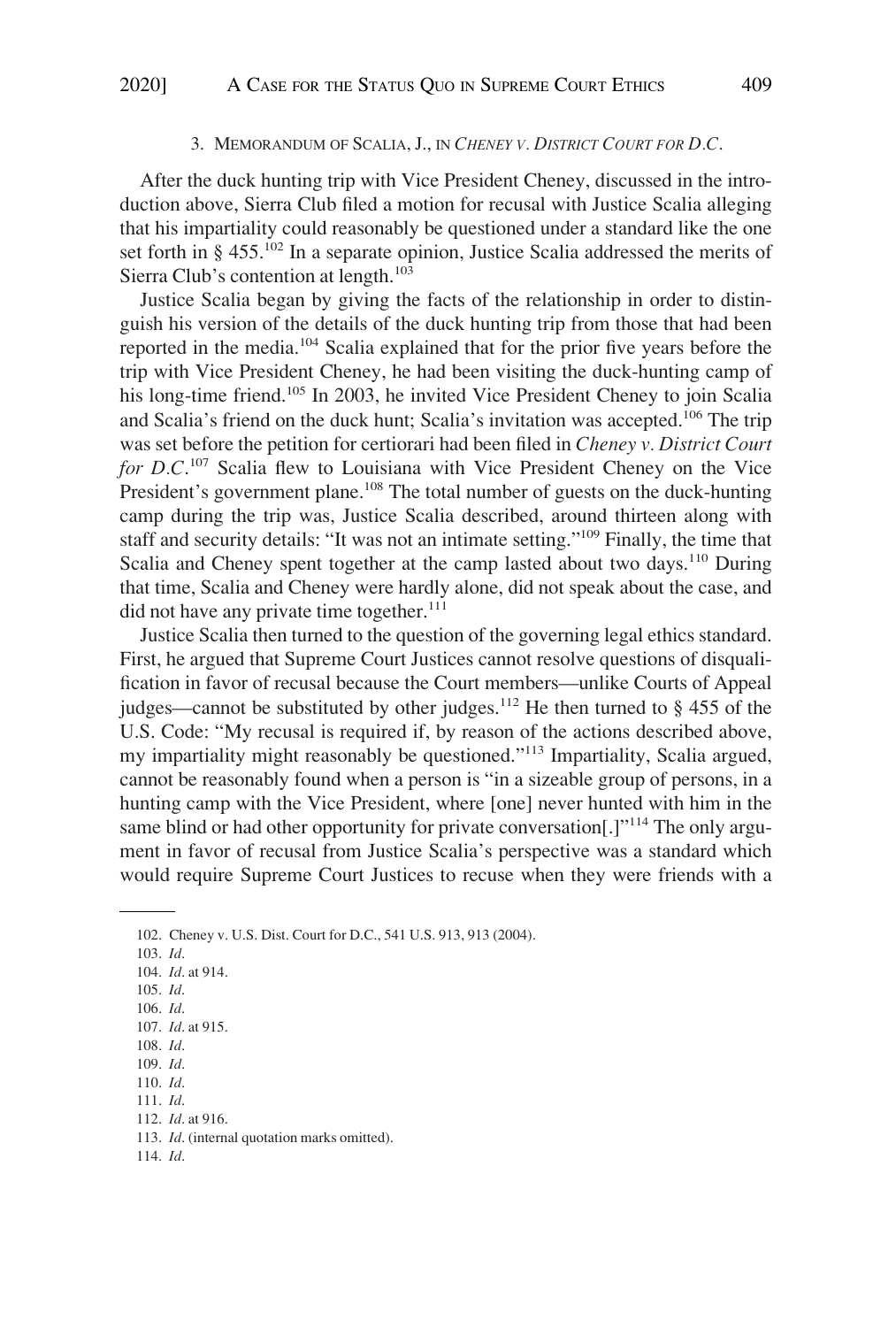party before the court.<sup>115</sup> But that standard could not hold when Vice President Cheney was being sued in his official capacity before the Court and not as a personal individual.<sup>116</sup> Therefore, there was no ethical violation.

More of Justice Scalia's pragmatic arguments are discussed below in Part II.C. For purposes of establishing the governing framework, it is most important to note that Justice Scalia relied on § 455 as a source of authority for recusal rules. Otherwise, he noted that "recusal is the course [he] must take—and [would] take when, on the basis of established principles and practices, [he had] said or done something which require[d] that course."<sup>117</sup> What those established principles and practices are, however, is anyone's guess.

### 4. MICROSOFT CORP. V. UNITED STATES

A few years before the *Cheney* case, Justice Rehnquist issued a statement from a Supreme Court denial of direct appeal regarding Rehnquist's decision not to recuse in the judgment.<sup>118</sup> At the time, Microsoft had retained Goodwin, Procter & Hoar for counsel in private antitrust litigation.<sup>119</sup> This presented a potential ethical question because of the fact that Chief Justice Rehnquist's son, James Rehnquist, was a partner in the law firm and had worked on the case in his capacity as an attorney.120 Despite the seeming personal conflict, Rehnquist did not recuse.

Chief Justice Rehnquist—like Scalia after him—relied primarily on § 455 for authority on questions of disqualification.<sup>121</sup> Rehnquist considered two provisions of the statute as applicable to his situation. First, Rehnquist addressed whether or not he felt that  $\S$  455(b)(5)(iii) (requiring disqualification where a relative of a Justice "[i]s known . . . to have an interest that could be substantially affected by the outcome of the proceeding") disqualified him from participation in the case.122 Rehnquist stated that "it would be unreasonable and speculative to conclude that the outcome of any Microsoft proceeding in this Court would have an impact on [his son's pecuniary and nonpecuniary] interests when neither [his son] nor his firm would have done any work on the matters [before the Court]."<sup>123</sup>

<sup>115.</sup> *Id*. ("The only possibility is that it would suggest I am a friend of his.").

<sup>116.</sup> *Id*. ("But while friendship is a ground for recusal of a Justice where the personal fortune or the personal freedom of the friend is at issue, it has traditionally *not* been a ground for recusal where *official action* is at issue  $\ldots$ ").

<sup>117.</sup> *Id*.

<sup>118.</sup> Microsoft Corp. v. United States, 530 U.S. 1301, 1301 (2000).

<sup>119.</sup> *Id*. at 1302.

<sup>120.</sup> *Id*. at 1301.

<sup>121.</sup> *Id*. ("Title 28 U.S.C. § 455 sets forth the legal criteria for disqualification of federal magistrates, judges, and Supreme Court Justices.").

<sup>122.</sup> *Id*. at 1301–02 (citing 28 U.S.C. § 455(d) (1945)).

<sup>123.</sup> *Id*. at 1302.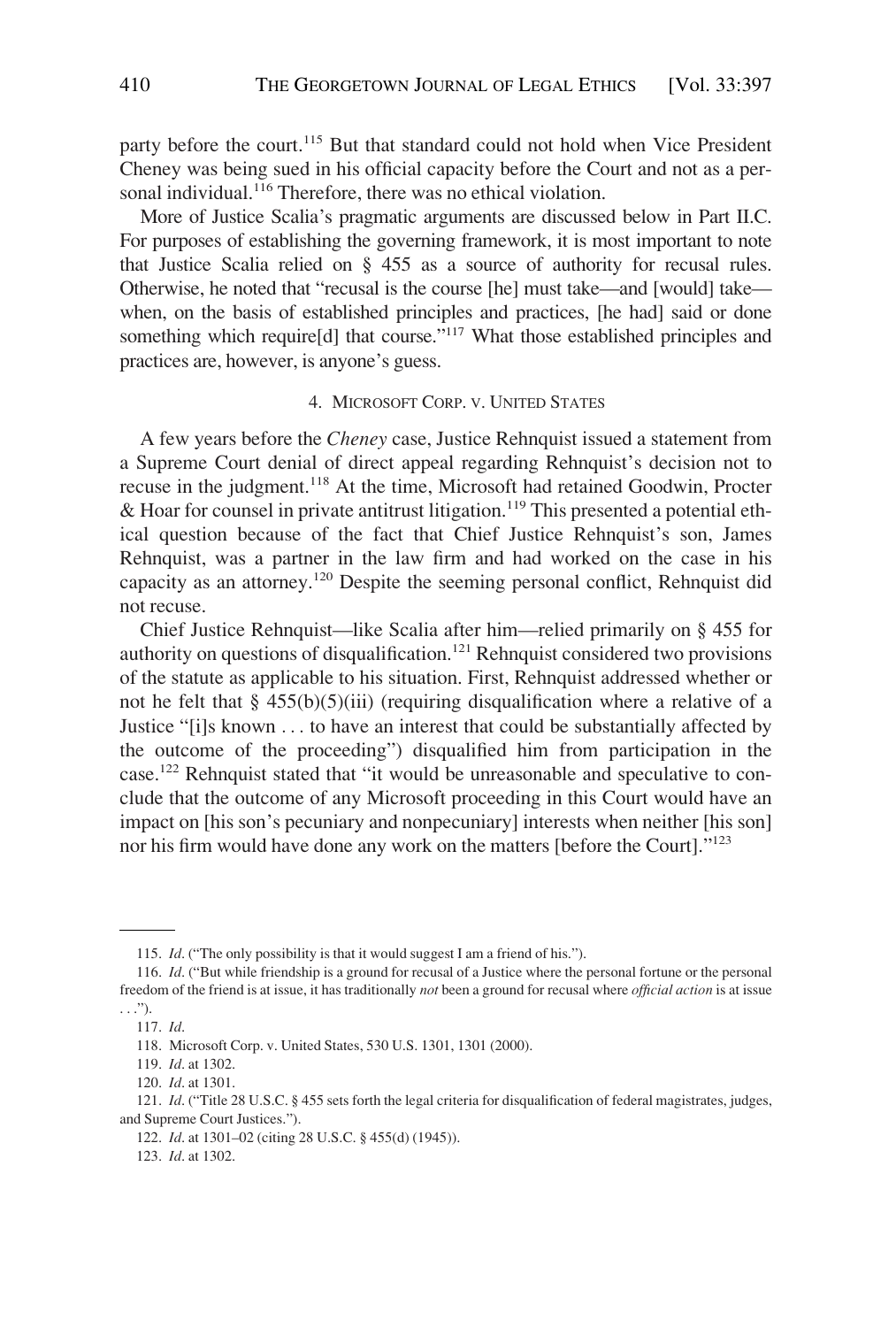Second, Rehnquist concluded that even under the more general language in § 455(a), an individual aware of the surrounding facts could not reasonably conclude that the appearance of impropriety existed.<sup>124</sup>

Most importantly, Rehnquist identified two sources of authority which he believed governed the disqualification decision: "relevant legal authorities" and his "colleagues."<sup>125</sup> This is consistent with what Justice Scalia would rely on in his decision a few years later (discussed above).<sup>126</sup>

# II. A CASE FOR THE STATUS QUO

What does all of this teach us? At the very least, there are *some* constitutional, legislative, and judicial measures in place in order to ensure that Supreme Court Justices are behaving ethically in their role to deliberate on the most important issues in the United States. For many, the existing framework is not enough.<sup>127</sup> Some advocates propose more structured legislative remedies for the Supreme Court's lack of a code of conduct, either by explicitly incorporating the Supreme Court into the relevant statutes, or by writing new legislation that is directly aimed at the Supreme Court.<sup>128</sup> Other advocates believe that it is more manageable for the Judicial Conference to govern the conduct of the Justices and to hear ethics complaints or appeals.<sup>129</sup> Still others believe that the Supreme Court should hear its own ethics cases: in the event that someone has complained about a Justice's conduct, the other eight Justices would sit in judgment about the alleged violation.<sup>130</sup>

But the reason why the Court has lasted so long without having a code imposed on it by another branch or body is because—despite the many arguments to the contrary—a self-created code of conduct is the most structurally sound, constitutional, pragmatic code the Court can adopt.

<sup>124.</sup> *Id*. ("I do not believe that a well-informed individual would conclude that an appearance of impropriety exists simply because my son represents, in another case, a party that is also a party to litigation pending in this Court.").

<sup>125.</sup> *Id*. at 1301.

<sup>126.</sup> *See supra* Part I.D.3. There are more than a few instances where Justices have made separate statements in order to address perceived ethical concerns in judicial opinions. *See, e.g*., Laird v. Tatum, 409 U.S. 824 (1972). This Note only includes two examples to serve the dual purposes of (1) keeping Part I a manageable length (2) and demonstrating the reasoning of Supreme Court Justices. Although Justices are not required to write memoranda or issue statements every time they disqualify themselves from cases, it is usually in the recusal context that they do so. *See generally Laird*, 409 U.S. at 824; Cheney v. U.S. Dist. Court for D.C., 541 U.S. 913 (2004).

<sup>127.</sup> See, e.g., Elizabeth Warren, *The Supreme Court Has an Ethics Problem*, POLITICO (Nov. 1, 2017), [https://www.politico.com/magazine/story/2017/11/01/supreme-court-ethics-problem-elizabeth-warren-opinion-](https://www.politico.com/magazine/story/2017/11/01/supreme-court-ethics-problem-elizabeth-warren-opinion-215772)[215772](https://www.politico.com/magazine/story/2017/11/01/supreme-court-ethics-problem-elizabeth-warren-opinion-215772) [\[https://perma.cc/H2EF-C339\]](https://perma.cc/H2EF-C339); Frost, *supra* note 16, at 457.

<sup>128.</sup> *See* Anti-Corruption and Public Integrity Act, S.R. 3357, 115th Congress (2018); *see also supra* note 16 and accompanying text.

<sup>129.</sup> Frost, *supra* note 16, at 471.

<sup>130.</sup> *Id*. at 473–74.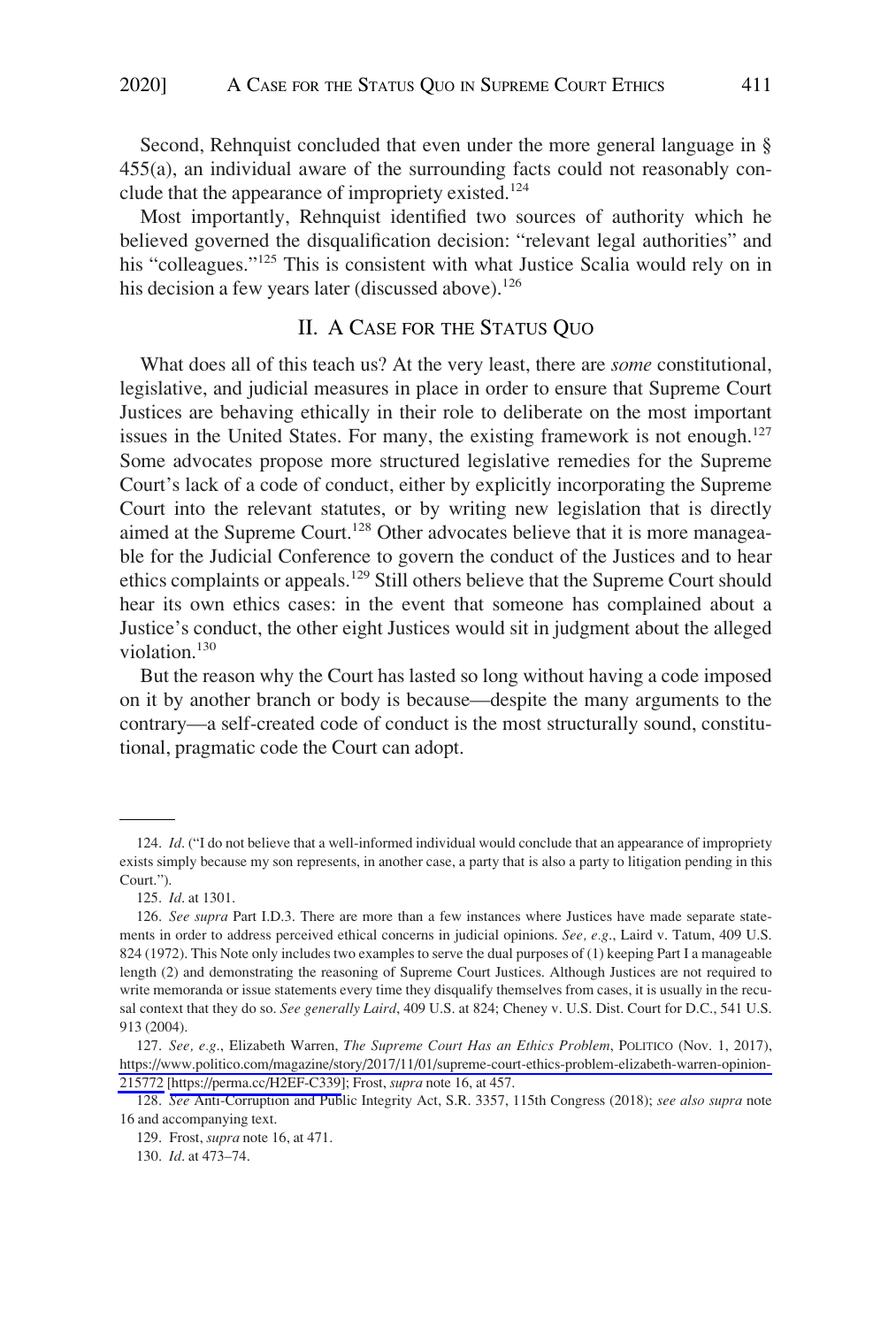This Note argues that there are serious structural concerns that caution against adopting a code of conduct that is enforced by another branch or body. Then, it turns to the ways that existing constitutional safeguards take into account the ethical conduct of the Supreme Court Justices without threatening underlying separation of powers principles or the integrity of the institution. Finally, it discusses pragmatic reasons why it is difficult for the Court to adopt an inflexible code of conduct.

#### A. STRUCTURAL

Whether a code of conduct is imposed on the court by the president, Congress, or the Supreme Court itself, the code of conduct would threaten the structural integrity of the institution and the balance of separation of powers.

# 1. THE EXECUTIVE BRANCH

Although the President nominates the Supreme Court Justices, it does not follow that the President or anyone from the executive branch should write a Supreme Court code of conduct and enforce the code. The primary problem with executive branch involvement and legislative branch involvement beyond the nomination process is that it automatically injects an independent branch with partisanship, or at the very least, has the potential to do so.<sup>131</sup> It is a fundamental tenant of our republican system that the judiciary be independent.<sup>132</sup> That is why Alexander Hamilton wrote in Federalist No. 78 that the Good Behavior Clause was so essential:

The standard of good behavior for the continuance in office of the judicial magistracy, is certainly one of the most valuable of the modern improvements in the practice of Government. . . . [I]t is the best expedient which can be devised in any Government, to secure a steady, upright, and impartial administration of the laws. . . . If the power of making them was committed either to the Executive or legislature, there would be danger of an improper complaisance to the branch which possessed it; if to both, there would be an unwillingness to hazard the displeasure of either. . . . 133

The same arguments that weigh in favor of insulating the judiciary through lifetime tenure weigh against the imposition of a code of conduct by the president. If the executive branch has the power to write a code of conduct, it will inevitably do so in a way that will favor the advancement of its policies. For example, if the president has nominated a number of Supreme Court Justices, it may not have much of an incentive to write or enforce a code that restricts

<sup>131.</sup> *See* THE FEDERALIST NO. 78, at 365 (Alexander Hamilton) (Bourne & Smith ed., 2017).

<sup>132.</sup> *Id*. at 366 ("The complete independence of the courts of justice is peculiarly essential in a limited Constitution.").

<sup>133.</sup> *Id*. at 364–65.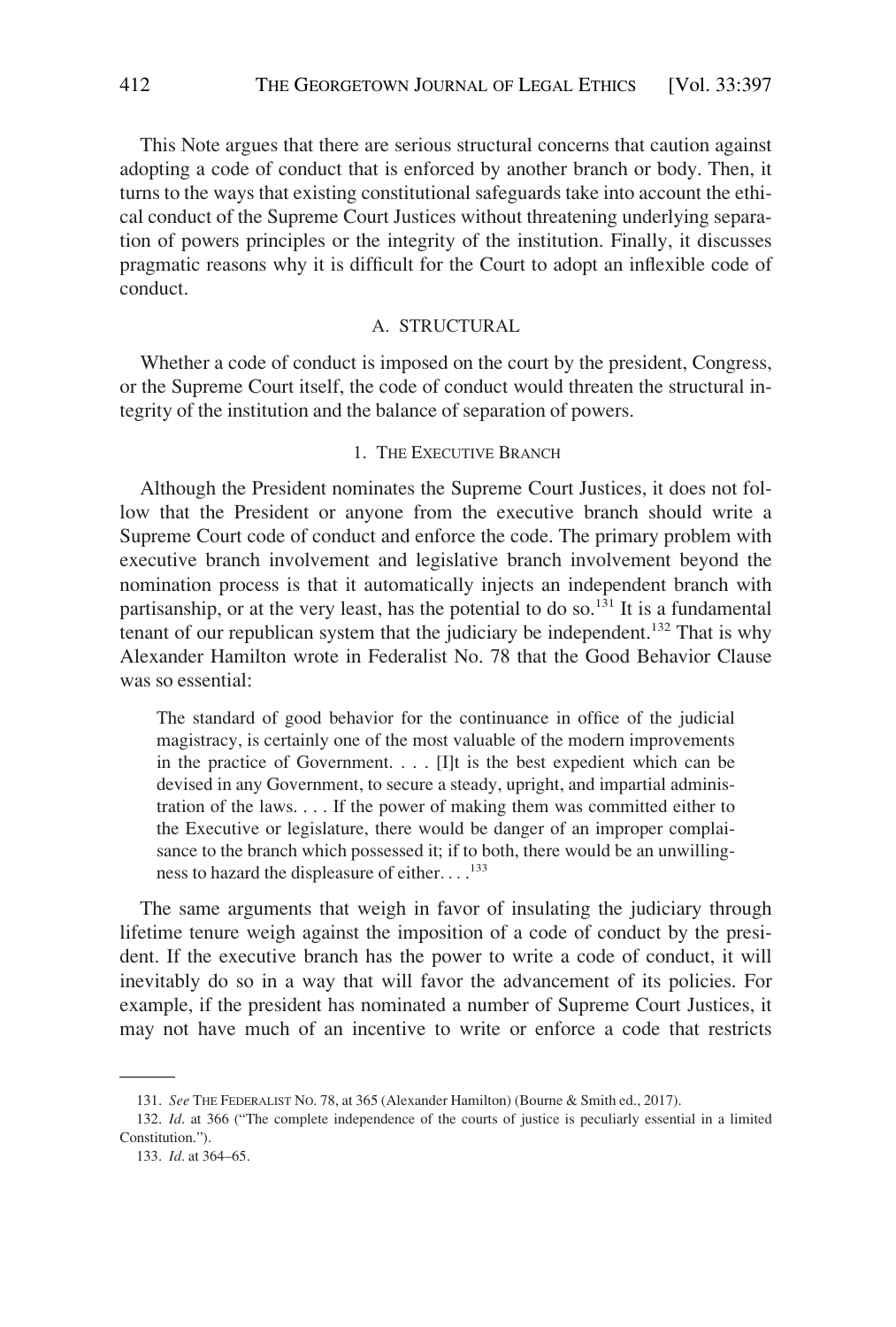Justices' partisan activity. In a reverse situation where the president has very little in common ideologically with the Justices, the president may be incentivized to write a code in which there must always be complete separation between anything remotely partisan and the Supreme Court Justices. Such a conundrum might be the very question that would have arisen in the case of Justice Gorsuch's recent appearance on Fox and Friends if an executive branch code of conduct were in place.

Neither situation is very practical. On the one hand, Supreme Court Justices receive their nominations precisely because they have some connection to the executive branch;<sup>134</sup> additionally, more than a few Supreme Court Justices have held positions in the executive branch before being elevated to the Court.<sup>135</sup> A rule that restricts any interaction between Supreme Court Justices and political individuals could severely isolate Justices whose careers began in the executive branch. Also, some knowledge of the realities of the executive branch can only help Justices write better opinions. On the other hand, a policy that pays short shrift to a Justice's duty to remain objective could harm the institution. An overtly political Supreme Court bench would fly in the face of the institution that the Founding Fathers envisioned when they designed the three branches of government.

Few, if any, have argued that the executive branch should be the one to monitor the ethical conduct of Justices, presumably because of the obvious constitutional and separation of powers concerns that such a practice would raise. The everchanging, partisan nature of the executive branch does not square very easily with the steady, independent nature of the judiciary; by imposing a code of conduct from the president onto the Justices, we would only be creating more problems than we would be solving. The simpler answer is that the partisan nature of the executive branch can never easily extricate itself from problems if it attempts to write and enforce a code of conduct for the Supreme Court. Thus, the task is better left to the Court itself to initiate if it chooses to do so.

#### 2. THE JUDICIAL BRANCH

Many have advocated that the Supreme Court sit in judgment of itself on ethical issues.136 Under this approach, the other eight Justices of the Supreme Court would sit in judgment of a Justice who has allegedly violated the code of conduct.<sup>137</sup> These proposals are dangerous for a few reasons.

<sup>134.</sup> Cheney v. U.S. Dist. Court for D.C., 541 U.S. 913, 916 (2004).

<sup>135.</sup> See, e.g., WILLIAM H. REHNQUIST, OYEZ, [https://www.oyez.org/Justices/william\\_h\\_rehnquist](https://www.oyez.org/Justices/william_h_rehnquist) [https:// [perma.cc/H8JN-C8NR](https://perma.cc/H8JN-C8NR)] (serving as the Deputy Attorney General under President Nixon); ELENA KAGAN, OYEZ, [https://www.oyez.org/Justices/elena\\_kagan](https://www.oyez.org/Justices/elena_kagan) [\[https://perma.cc/S6FC-CR5V\]](https://perma.cc/S6FC-CR5V) (serving as an associate counsel to President Clinton and as a Solicitor General under President Obama).

<sup>136.</sup> *See, e.g*., Frost, *supra* note 16, at 471.

<sup>137.</sup> *Id*. at 173–74.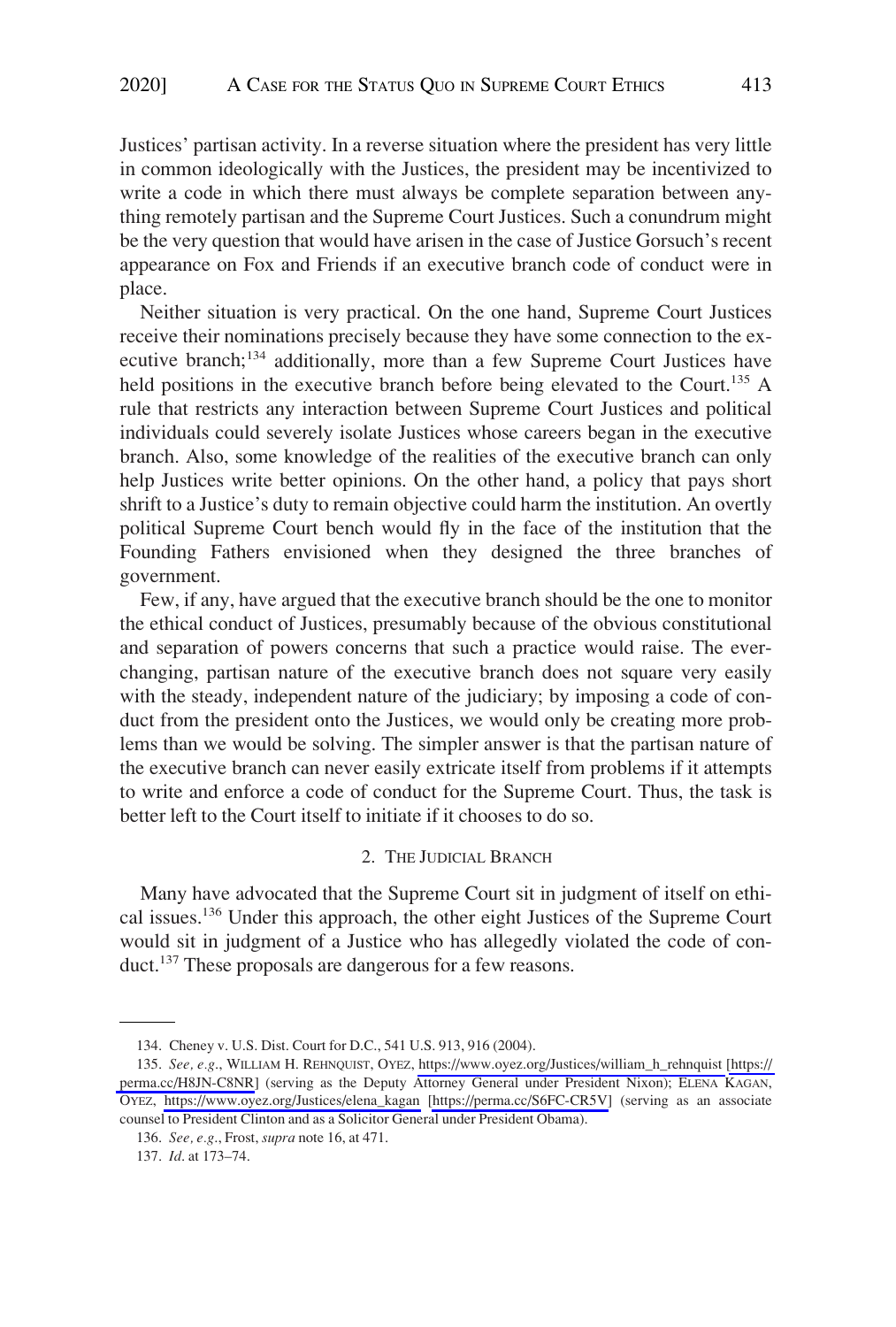If the Supreme Court Justices review ethics violations for its own members, it is not entirely clear what motivation would exist for a rigorous review of ethics violations. In fact, it is more than likely that, if any ethics review method is currently in place in the Supreme Court, it is colleague review. Yet the current peer "enforcement" of the ethics code is clearly not enough for those who criticize the Court for having lax ethical policies in the first place and have consequently advocated for ethical reform at the Court.<sup>138</sup> If no one will be reviewing the ethical enforcement of the Justices, the Justices may simply determine to say nothing at all. A policy of silence and non-enforcement allows each Justice to act in any way they please, as long as they allow their peers to do the same.

Conversely, Justices might apply the ethics code asymmetrically to the Court's members, like Scalia mentioned in his memorandum. It is entirely possible that a majority of the Supreme Court could have one view about the severity of an ethics code violation that is not shared by the minority. Yet the minority (or even an individual) would continuously be subject to the judgments of the rest of the Court without any hope for appeal.

Finally, a judicially reviewed ethics code might break down the trust among the members of the Court. If Justices feel that their peers are unfairly applying a code of conduct to each other, the willingness of the Justices to impartially and objectively administer the law might be harmed by the proceedings of the Court that occur outside of the cases that it decides.

#### 3. THE LEGISLATIVE BRANCH

Perhaps the strongest arguments for the imposition of an external code of conduct is the argument that Congress could legislate a code, especially when it can already legislate the Court's jurisdiction and has plenary power over lower federal courts.139 These proposals should also fail. Unlike lower federal courts, Congress does not exercise plenary power over the Supreme Court. Rather, it is the Constitution that created the Supreme Court.<sup>140</sup> Many believe that the fact that Congress has already legislated to constrict the Supreme Court in some way should support the idea that it can impose a code of conduct over the Court.<sup>141</sup> It is true—Congress has several provisions in the U.S. Code, including, most notably, § 455, which several Justices have already intimated they believe to be bound by that section.<sup>142</sup> However, the fact that Congress has legislated over smaller

<sup>138.</sup> See Elizabeth Warren, *The Supreme Court Has an Ethics Problem*, POLITICO (Nov. 1, 2017), https://www. [politico.com/magazine/story/2017/11/01/supreme-court-ethics-problem-elizabeth-warren-opinion-215772](https://www.politico.com/magazine/story/2017/11/01/supreme-court-ethics-problem-elizabeth-warren-opinion-215772) [\[https://](https://perma.cc/DR2A-3STK)  [perma.cc/DR2A-3STK\]](https://perma.cc/DR2A-3STK).

<sup>139.</sup> *See* U.S. CONST. art. I, § 8 ("To constitute Tribunals inferior to the supreme Court").

<sup>140. 2011</sup> Year-End Report on the Federal Judiciary, *supra* note 39, at 4.

<sup>141.</sup> *See, e.g*., Frost, *supra* note 16, at 475.

<sup>142.</sup> Cheney v. U.S. Dist. Court for D.C., 541 U.S. 913, 916 (2004); Microsoft Corp. v. U.S., 530 U.S. 1301, 1301 (2000); Statement of Recusal Policy, Justices Rehnquist, Stevens, O'Connor, Scalia, Kennedy, Thomas & Ginsburg, U.S. Supreme Court (Nov. 1, 1993). *But see* 2011 Year-End Report on the Federal Judiciary, *supra*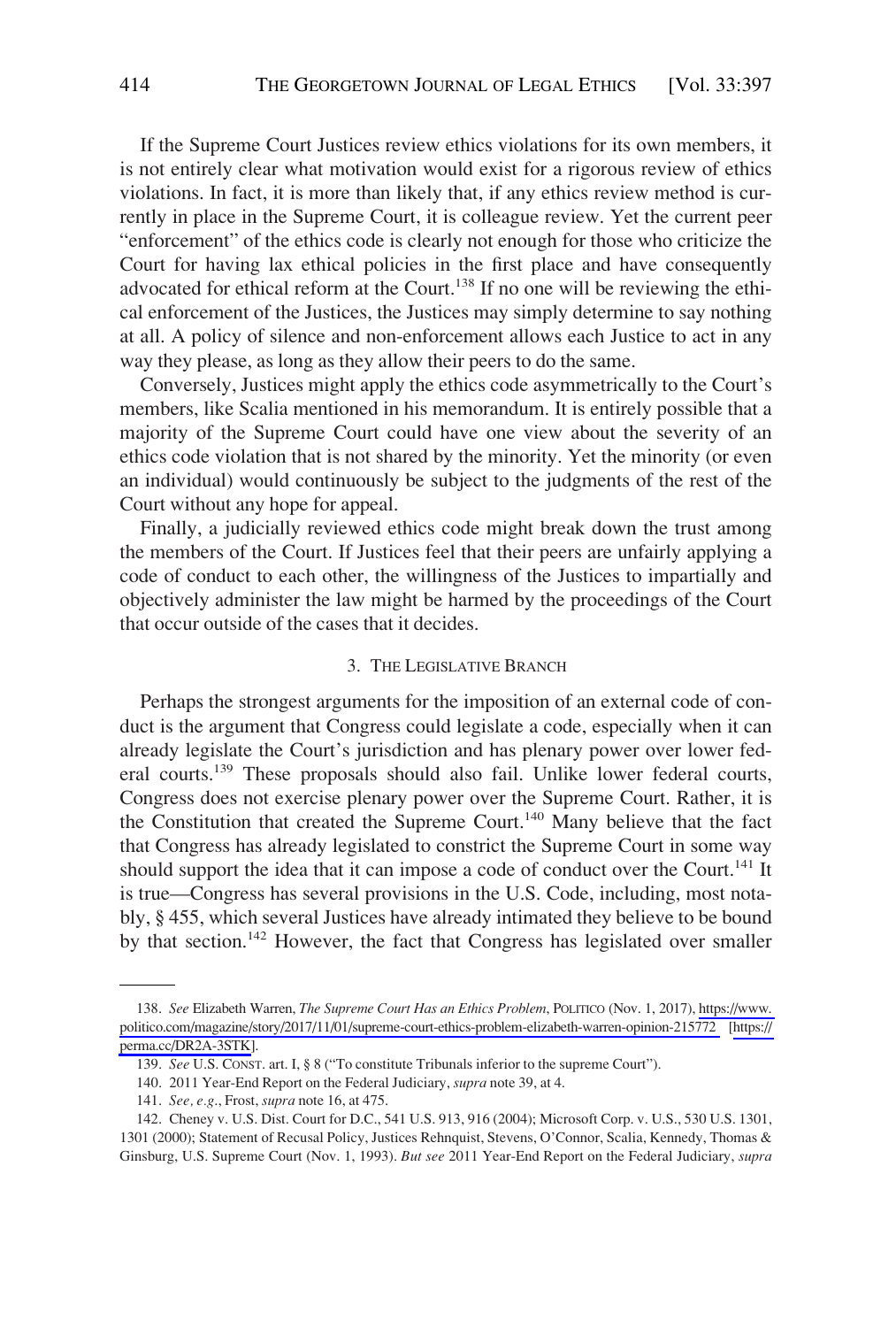administrative matters should not weigh in favor of imposing a more comprehensive code on the Court. This is especially true when the text of the Constitution does not grant Congress any authority over the Supreme Court besides the power to set the Court's jurisdiction, $143$  and none of the branches of the government have explicitly addressed the constitutionality of the legislation.

Furthermore, it is not entirely the case that—regardless of what the Constitution says—the Justices have acquiesced to a congressional code of conduct. Chief Justice Roberts in 2011 intentionally reminded readers in his year-end report that the statute is a form of guidance, and not binding on the Court.<sup>144</sup> The Court has additionally never itself taken up the matter to determine constitutionality.145 Prior judicial practice, therefore, cannot be a reason for the imposition of the code.

Even if we take the arguments for the code of conduct as is, the same partisan concerns that counsel against the President writing or enforcing a code of conduct over the Supreme Court counsel against Congress doing so. The Founders agreed that the partisan nature of the legislature was *just as dangerous* as the partisan nature of the executive:

There is an absurdity in referring the determination of causes, in the first instance, to judges of permanent standing; in the last, to those of a temporary and mutable constitution. And there is a still greater absurdity in subjecting the decisions of men, selected for their knowledge of the laws, acquired by long and laborious study, to the revision and control of men who, for want of the same advantage, cannot but be deficient in that knowledge.<sup>146</sup>

Hamilton in Federalist No. 81 believed this to be true because "there will be no less reason to fear that the pestilential breath of faction may poison the fountains of Justice."147 Thus, the partisan nature of Congress should foreclose the institution from affecting the judicial branch by imposing an ethical code of conduct.

Congressional regulation of the Supreme Court has been the most widely discussed proposal for solving the problem of Supreme Court ethics. Authors like Amanda Frost have argued that, among other Constitutional provisions, the Necessary and Proper Clause provides sufficient authority for Congress to legislate the Supreme Court's ethical code.<sup>148</sup> This is because the broadly-worded Necessary and Proper Clause supplements the already-existing measures that Congress uses to direct activity at the Supreme Court: "[e]thics legislation is not

note 39, at 6 ("The Court has never addressed whether Congress may impose [ethical] requirements on the Supreme Court.").

<sup>143.</sup> U.S. CONST. art. I, § 8.

<sup>144. 2011</sup> Year-End Report on the Federal Judiciary, *supra* note 39.

<sup>145.</sup> *Cf. id*. ("The Court has never addressed whether Congress may impose those requirements on the Supreme Court.").

<sup>146.</sup> THE FEDERALIST NO. 81, at 379–80 (Alexander Hamilton) (Bourne & Smith ed., 2017).

<sup>147.</sup> *Id*.

<sup>148.</sup> Frost, *supra* note 16, at 457.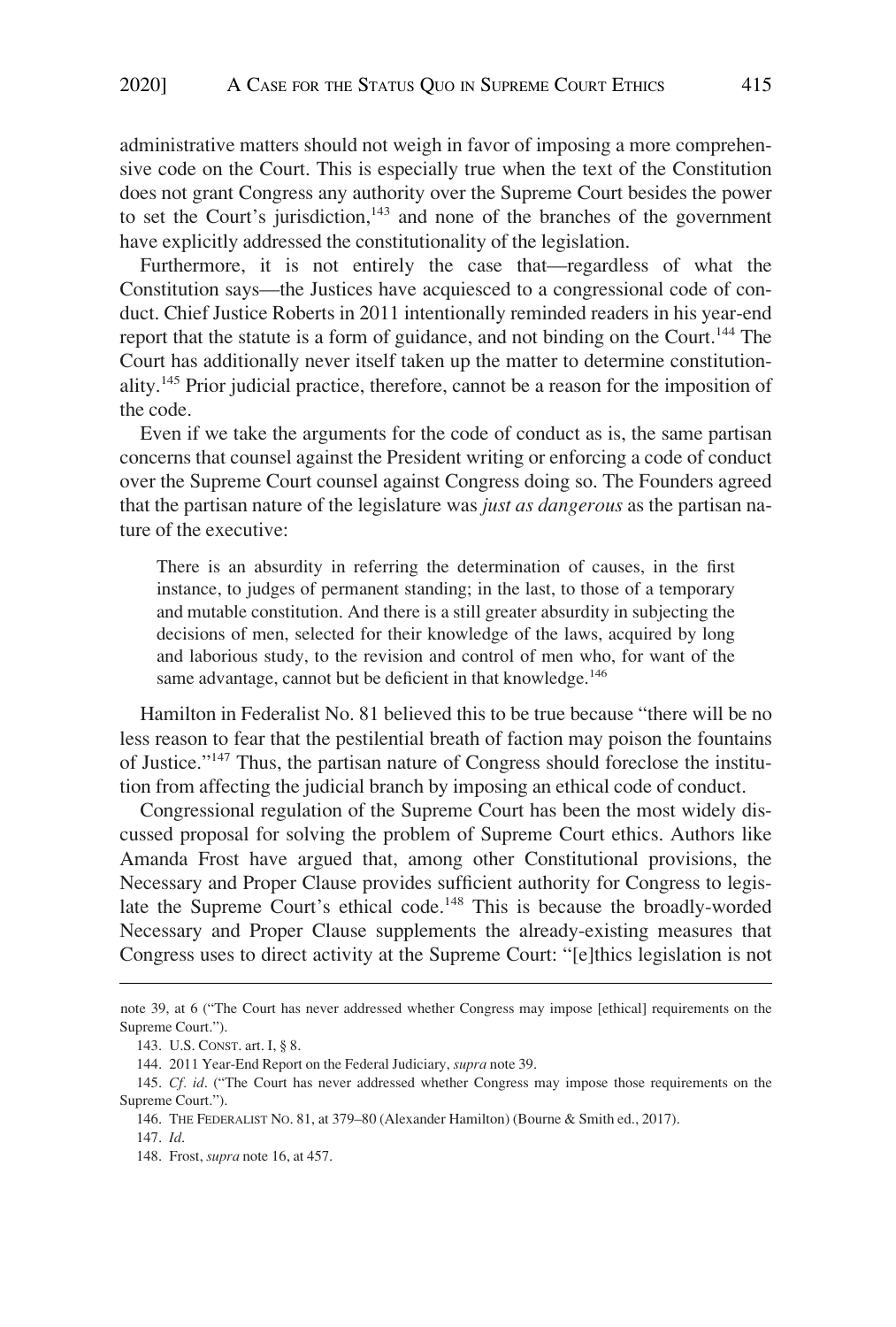*sui generis*, but rather is simply one particular category of legislation within the broader field of judicial administration—a field in which Congress has always played a major role,"149 like when Congress passed legislation in order to set the Court's appellate jurisdiction or structure the activity of the Court's clerks.<sup>150</sup>

These arguments rely on a fundamental distinction that does not hold: administrative versus "decisional" independence.<sup>151</sup> Frost argues that "[t]he Constitution protects federal judges' *decisional* independence—that is, their ability to issue judicial decisions free from fear that their compensation will be diminished or that they will be forced from office."<sup>152</sup> This independence is entirely separate from administrative independence, upon which Congress can presumably encroach without institutional concern.153 But the issue with ethics legislation is that it does—it *must* walk the very line between decisional and administrative independence. It is true that judicial ethics violations can occur completely outside of the Court's work to hear cases. But it is also true that any consequences imposed for *violating* an ethics code can impair a Justice's duty to hear cases and issue decisions, especially with issues like recusal. A Justice cannot make an *independent* decision on a case if he or she cannot even *make the decision to begin with* because of administrative oversight. Perhaps this argument would work in the lower federal courts over which Congress exercises plenary power because these courts have procedures that can insulate a court's day-to-day operation from administrative consequences. For examples, judges that must recuse themselves for ethical purposes can be replaced by other available judges. This remedy, however, is not available to the Supreme Court. Thus, the distinction is artificial, and would prove unworkable in practice.

It is also not entirely clear that the Constitution mandates such a distinction to begin with. When he wrote about Article III of the Constitution, Hamilton made no distinction between administrative and decisional independence.154 In fact, a Justice's "tenure" is arguably an *administrative* aspect of the Court that Hamilton stressed was fundamental for the *decisional* duties that the Court would perform. The first Canon of the Judicial Conference Code of Conduct says that "[a] judge should maintain and enforce high standards of conduct and should personally observe those standards, *so that* the integrity and independence of the judiciary may be preserved."155 Thus, justifying ethics legislation by contending that it somehow affects a realm of a Justice's duty that is completely separate from and

155. JUDICIAL CONFERENCE OF THE UNITED STATES, CODE OF CONDUCT FOR UNITED STATES JUDGES Canon 1 (2019) (emphasis added).

<sup>149.</sup> *Id*. at 459.

<sup>150.</sup> *Id* at 458, 465 ("As previously discussed, federal legislation controls many aspects of judges' and Justices' lives, ranging from the number of administrative assistants they can hire, to courtroom security, to the budget for office supplies.").

<sup>151.</sup> *Id*. at 463.

<sup>152.</sup> *Id*.

<sup>153.</sup> *Id*. at 463–64.

<sup>154.</sup> *See* THE FEDERALIST NO. 78 (Alexander Hamilton) (Bourne & Smith ed., 2017).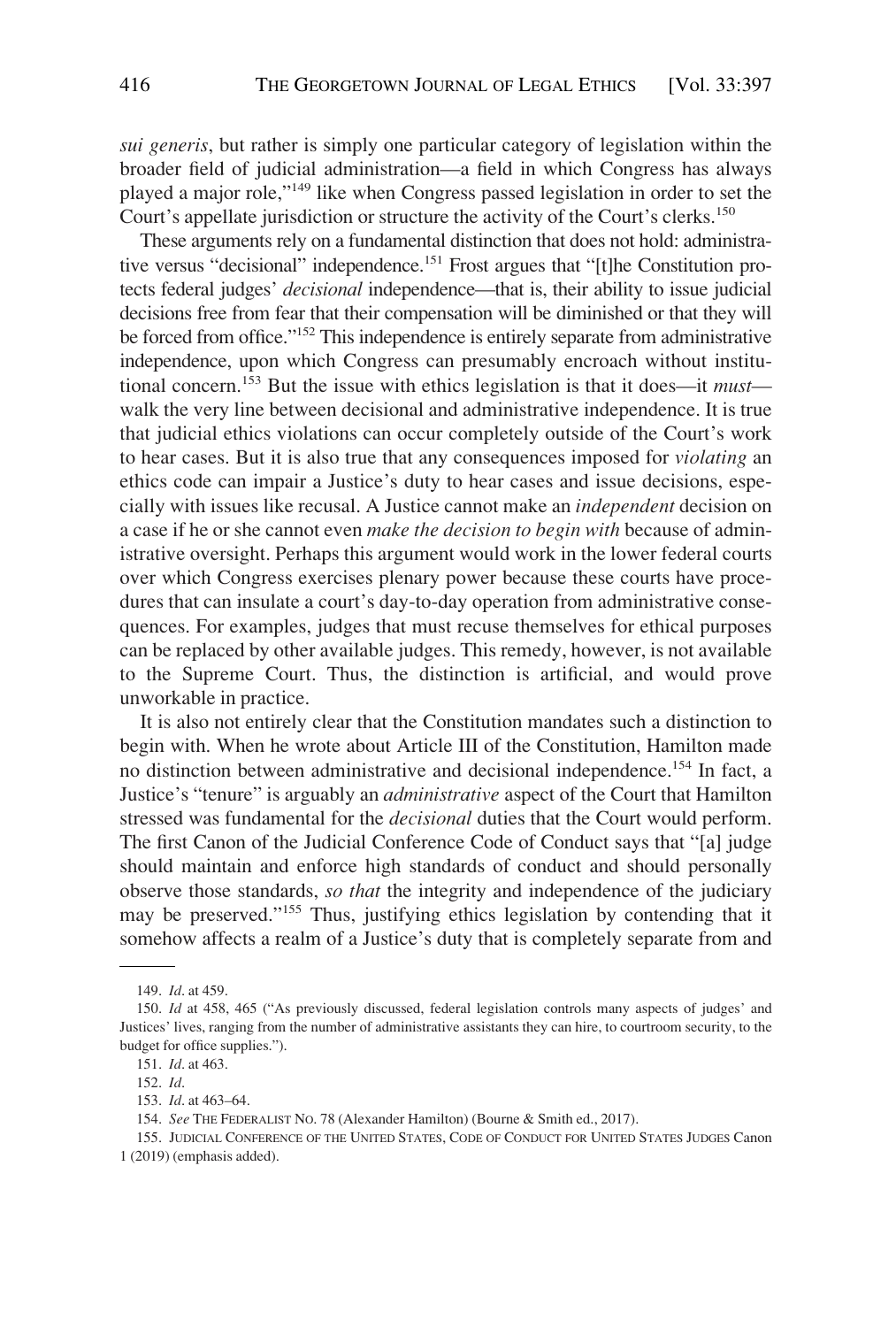outside of his or her duty to hear cases is not a justification that can be reasonably applied to the Supreme Court.

#### 4. THE JUDICIAL CONFERENCE

Still others have argued that the Judicial Conference could be a solution for Supreme Court ethics.<sup>156</sup> These arguments have depended on complex, often convoluted constructions of the real "status" of the Judicial Conference to avoid constitutional problems.<sup>157</sup> The constitutional problem is the following: the Supreme Court is the only court created by the Constitution itself and is, by the language therein, "vested" with "[t]he judicial Power of the United States."158 By subjecting Supreme Court Justices to ethics patrol, we would need a forum in which the Justices and their accusers should be able to resolve their disputes. Some have offered the Judicial Conference as such a forum. But using the Conference in this manner would in effect be creating "a higher" court than our highest one. This construction cannot be sound.

Authors like Amanda Frost have again relied on an administrative/decisional distinction to suggest why the Judicial Conference option may not be as problematic as it appears at first blush.159 She argues that, "[b]ecause these laws seek to regulate the behavior of judges and Justices off the bench, the Court's status [as the highest court] would appear to be irrelevant."160 In other words, because the ethical conduct of Justices can be considered as distinct from judicial opinionmaking, the status of the court hearing the issues should not be an obstacle. But it is underinclusive to cabin the realm of legal ethics to a purely "administrative" category, and overinclusive to include Supreme Court Justice conduct with that of the other federal judges in the United States. It is underinclusive because the Code of Conduct of the Judicial Conference itself addresses subjects that are not purely administrative: for example, Canon 2 of the Judicial Conference Code of Conduct tells judges that they "should not allow family, social, political, financial, or other relationships to influence judicial conduct *or judgment*."161 It is over-inclusive because the ethical conduct of Supreme Court Justices is always going to have higher stakes and larger consequences than will the ethical conduct of other federal judges. Homogenizing the ethical violation investigation process will only serve to blunt the important differences between these two, constitutionally separate judicial institutions.

<sup>156.</sup> *See* Frost, *supra* note 16, at 474. ("Accordingly, the Judicial Conference would be on fairly safe constitutional ground were it to delete to the full Court to review a single Justice's refusal to recuse him or herself from a pending case.")

<sup>157.</sup> *Id*. at 471–74.

<sup>158.</sup> U.S. CONST. art. III, § 1.

<sup>159.</sup> Frost, *supra* note 16, at 468–69.

<sup>160.</sup> *Id*. at 469.

<sup>161.</sup> JUDICIAL CONFERENCE OF THE UNITED STATES, CODE OF CONDUCT FOR UNITED STATES JUDGES Canon 2 (2019) (emphasis added).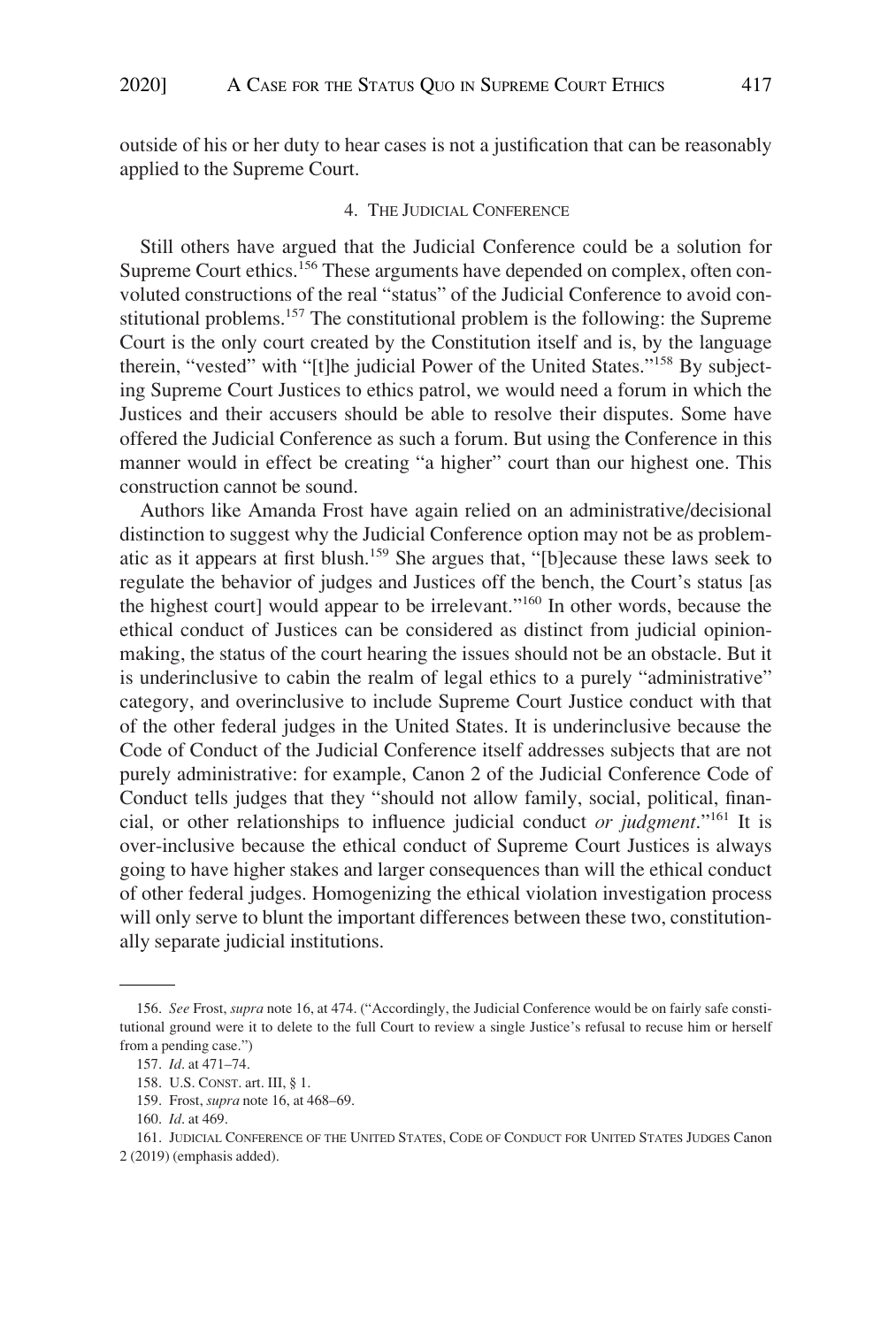#### B. EXISTING SAFEGUARDS

Second, existing safeguards are effective protections against egregious ethical violations from Supreme Court Justices. Specifically, the impeachment provision for the removal of principle officers in the Constitution and the confirmation process ensure that Supreme Court Justices will not abuse their ethical duties.

#### 1. IMPEACHMENT

Article II of the Constitution ensures that principal officers—including Supreme Court Justices—"shall be removed from Office on Impeachment for, and Conviction of, Treason, Bribery, or other high Crimes and Misdemeanors."162 This means that in the event that a Supreme Court Justice has been accused and convicted of treason, bribery, and other high crimes and misdemeanors, there is already a provision in the Constitution which provides for that Justice's removal. Indeed, impeachment has been advocated as "perhaps [Congress's] strongest means" of indirectly regulating the ethical behavior of Justices.<sup>163</sup> The benefit of impeachment is that it is an explicit method for Congress to remove Supreme Court Justices who have committed egregious ethical violations. It is also a mechanism that Congress has not been afraid to wield in the past.

In 1805, Justice Samuel Chase was impeached by the House for, among other things, being overtly political in a charge that he read to a grand jury in Baltimore two years prior.<sup>164</sup> The House drew up eight articles of impeachment but Chase was ultimately acquitted by the Senate.<sup>165</sup> He nonetheless resigned his position over objection to the impeachment proceedings.166 No other Justice besides Chase has been impeached.

Some have argued that the impeachment process is an ineffective way to handle more minor ethical violations, $167$  like the kind that would probably be implicated with the enactment of a comprehensive code of conduct. Additionally, the fact that only one Supreme Court Justice has been impeached might suggest that the process is ineffective at resolving ethical violations. These are certainly fair points; overuse of impeachment could diminish its import while underuse of impeachment could indicate a defunct system. But the solution for enforcing minor ethics violations is elusive, and would likely create pragmatic concerns. Normal sanctions that are applied to lower courts may not directly transfer onto the Supreme Court. Diminishing its members only inhibits the Court's

<sup>162.</sup> U.S. CONST. art. II, § 4.

<sup>163.</sup> Virelli III, *supra* note 16, at 1587 ("Congress's impeachment power is perhaps its strongest means of curtailing perceived recusal abuses by the Justices.").

<sup>164.</sup> Richard B. Lillich, *The Chase Impeachment*, 4 AM. J. LEGAL HIST. 49, 50–51 (1960).

<sup>165.</sup> *Id*. at 49, 57–59.

<sup>166.</sup> *Id*. at 49.

<sup>167.</sup> Frost, *supra* note 16, at 466–68.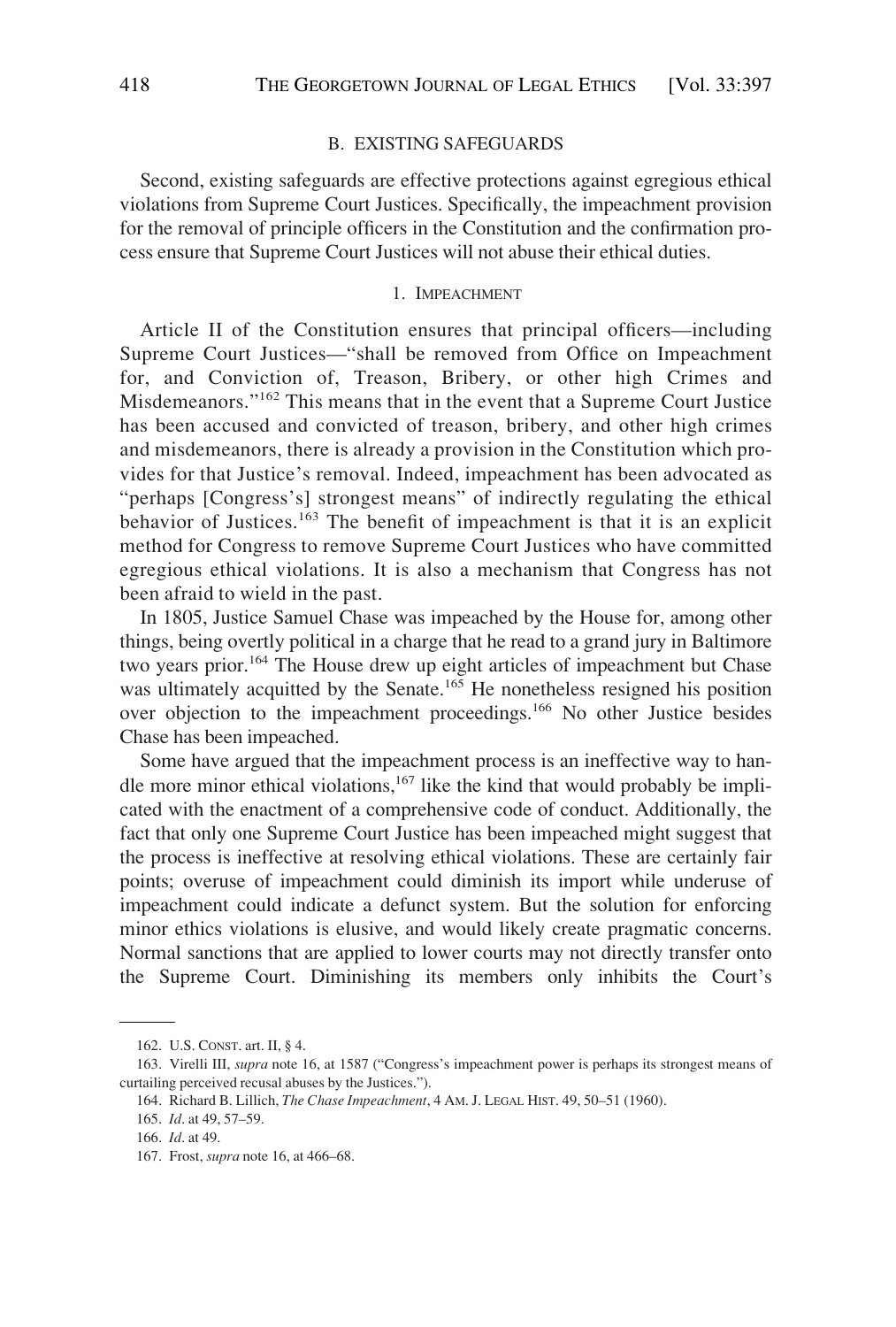productivity. Thus, continuing the practice of impeachment for serious judicial ethics violations is a smart way to keep the Court accountable without affecting its work. And while such an impeachment has only occurred once, Congress has tended to propose legislation rather than propose impeachment when it has considered its tools for remedying perceived ethics errors.<sup>168</sup>

#### 2. CONFIRMATION

The confirmation process is another powerful mechanism available to check the Court's behavior. In order to become a Supreme Court Justice in the first place, Justices must survive a rigorous confirmation process, which includes presidential nomination, publicized hearings in front of the Senate Judiciary Committee, a preliminary vote in the Judiciary Committee, a full-Senate debate, and full Senate vote.<sup>169</sup> In fact, all of the Justices currently on the Supreme Court except one have had to go through the confirmation process more than once because of previous nominations to Federal Circuit Court of Appeals Judgeships.170 These processes are specifically designed to shed light on information—good or bad—about nominees.<sup>171</sup> Therefore, before the Justice even reaches the bench, he or she has been thoroughly vetted for professional and personal integrity. Furthermore, there is not a strong indication that questions about approaches to legal ethics should be excluded from nomination-hearing questions:

There is also no reason to believe that Senators' questions regarding a nominee's views on recusal would not be answered. Although many of the Senators' inquiries about specific and controversial areas of the law are met with generic and noncommittal responses by the nominee in order to avoid appearing as if they have prejudged issues that could come before the Court, questions about a potential Justice's views on judicial recusal would be largely immune from such an objection. Recusal questions are technically not the subject of cases before the Court, as they are committed entirely to an individual Justice's judgment. They are more akin to questions about judicial philosophy, which is a popular topic at confirmation hearings and has not been treated as objectionable by the nominees  $\dots$ <sup>172</sup>

If senators are concerned about a nominee's approach to judicial ethics then they should feel free to ask the nominee about that approach during the

<sup>168.</sup> *See, e.g*., *id*. at 467.

<sup>169.</sup> NOMINATION & CONFIRMATION PROCESS, GEORGETOWN LAW LIBRARY, 1, https://guides.ll. [georgetown.edu/c.php?g=365722&p=2471070](https://guides.ll.georgetown.edu/c.php?g=365722&p=2471070) [\[https://perma.cc/V9FQ-L95E\]](https://perma.cc/V9FQ-L95E).

<sup>170.</sup> Justice Elena Kagan was a Solicitor General in the Obama Administration before becoming a Supreme Court Justice. *See* ELENA KAGAN, *supra* note 135.

<sup>171.</sup> Denis Rutkus, *Questioning Supreme Court Nominees About Their Views on Legal or Constitutional Issues: A Recurring Issue*, CONGRESSIONAL RESEARCH SERVICE, 2 (2010).

<sup>172.</sup> Virelli III, *supra* note 16, at 1594.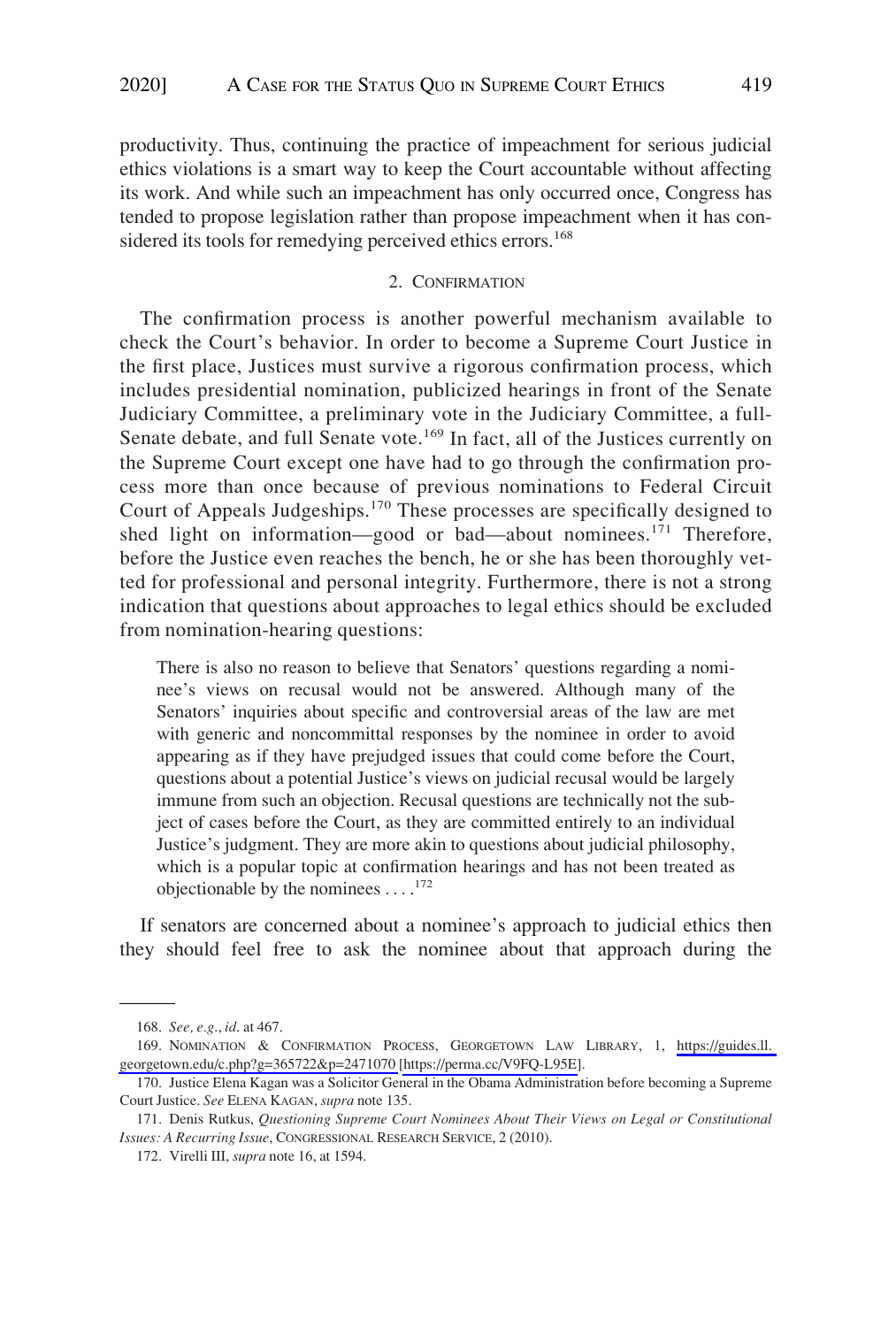nomination hearing. The important point is that the confirmation hearing exists at all so that these issues can be aired before the Justice even makes it to the Court.

# C. PRAGMATIC REASONS

Finally, there are a number of pragmatic reasons which counsel against adopting a code of conduct. Many of these arguments have been explored in other Sections of this Note, but it is worth repeating them here. Many of these pragmatic considerations have been voiced by sitting Supreme Court Justices when they have written about conduct questions.<sup>173</sup>

First: consider recusals. If someone alleges a disqualifying violation against a Justice, the Justice cannot appeal the determination to a higher court.<sup>174</sup> This is problematic because, as previously mentioned, (1) the Constitution does not create (and impliedly then, would seemingly not allow) a "higher court" that may hear recusal appeals;<sup>175</sup> and (2) Supreme Court Justices, unlike other federal court judges, cannot be substituted or replaced in the event that someone is recused from a case.176 Because there are no substitute Justices, litigants may be forced to argue in front of an incomplete Court or be saddled with an indeterminate, fourto-four opinion with little precedential value.

When it comes to the Justices' associates in other branches, it would be asking too much for Justices to completely disassociate from friends or colleagues in either of the branches simply because they have been nominated to the Supreme Court. Justices are often nominated to the Supreme Court due to prior existing relationships with presidents.177 Many Justices were elevated from roles in the Executive Branch—for example, Justice Kagan was the Solicitor General in the Obama Administration.178 These considerations make partisan activity a grey area even in the realm of federal circuit court judgeships, which also require nomination and confirmation.

### **CONCLUSION**

Ultimately, a code of conduct should not be imposed on the Supreme Court by any external branch due to structural and pragmatic concerns. If a code of conduct is imposed on the Supreme Court by Congress or the president, we risk introducing partisanship into a branch that is supposed to remain independent. Justices of the Supreme Court should likewise not be asked to sit in judgment of each other

<sup>173. 2011</sup> Year-End Report on the Federal Judiciary, *supra* 39, at 9; Cheney v. U.S. Dist. Court for D.C., 541 U.S. 913, 916 (2004); Microsoft Corp. v. U.S., 530 U.S. 1301, 1301 (2000); Statement of Recusal Policy, Justices Rehnquist, Stevens, O'Connor, Scalia, Kennedy, Thomas & Ginsburg, U.S. Supreme Court (Nov. 1, 1993).

<sup>174. 2011</sup> Year-End Report on the Federal Judiciary, *supra* note 39, at 9.

<sup>175.</sup> *Id*. at 8.

<sup>176.</sup> *Id*. at 9.

<sup>177.</sup> *See* Cheney v. U.S. Dist. Court for D.C., 541 U.S. 913, 916 (2004).

<sup>178.</sup> *See* Virelli, *supra* note 16, at 1539.